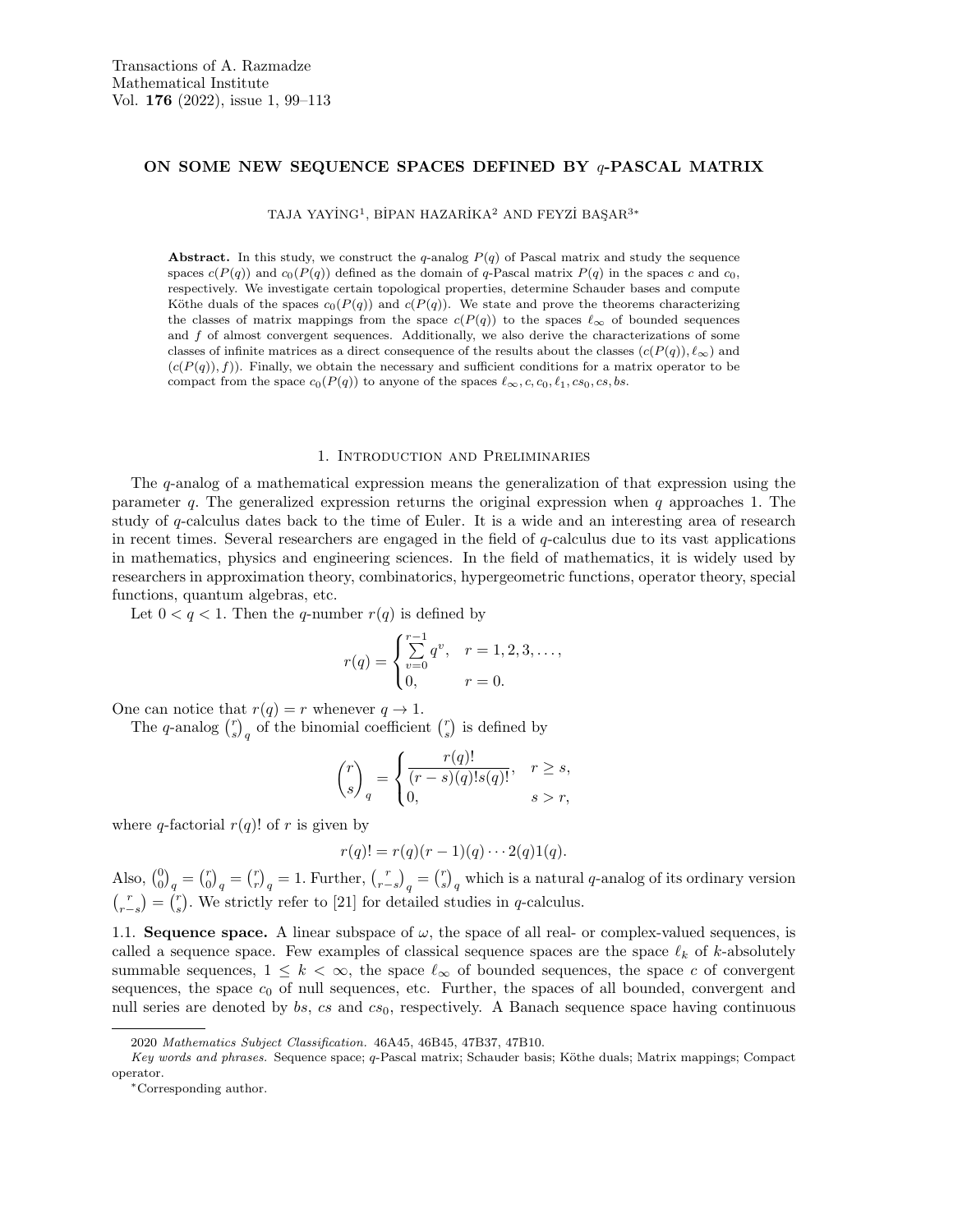coordinates is called a  $BK$ -space. The spaces  $c_0$  and c are  $BK$ -spaces endowed with the supremum norm  $||x||_{\infty} = \sup_{x} |x_r|$ , where  $\mathbb{N}_0$  is the set of non-negative integers.  $r \in \bar{\mathbb{N}}_0$ 

It is well known that the matrix mappings between BK-spaces are continuous. Because of this celebrated property, the theory of matrix mappings takes an important place in the study of sequence spaces. Let X and Y be two sequence spaces and  $\Phi = (\phi_{rs})$  be an infinite matrix of real or complex entries. Further, let  $\Phi_r$  denote the  $r^{th}$  row of the matrix  $\Phi$ , i.e.,  $\Phi_r = (\phi_{rs})_{s \in \mathbb{N}_0}$  for all  $r \in \mathbb{N}_0$ . The sequence  $\Phi x = \{(\Phi x)_r\} = \left\{\sum_{r=1}^{\infty} \Phi(r) \right\}$  $\sum_{s=0}^{\infty} \phi_{rs} x_s$  is called  $\Phi$ -transform of the sequence  $x = (x_s)$ , provided that the series  $\sum_{s=0}^{\infty} \phi_{rs}x_s$  converges for each  $r \in \mathbb{N}_0$ . Further, if  $\Phi x \in Y$  for every sequence  $x \in X$ , then the matrix  $\Phi$  is said to define a matrix mapping from X to Y. The notation  $(X, Y)$  represents the family of all matrices that map from X to Y. Furthermore, the matrix  $\Phi = (\phi_{rs})$  is called a triangle if  $\phi_{rr} \neq 0$  and  $\phi_{rs} = 0$  for  $r < s$ .

The matrix domain  $X_{\Phi}$  of the matrix  $\Phi$  in the space X is defined by

$$
X_{\Phi} = \{ x \in \omega : \Phi x \in X \}. \tag{1.1}
$$

The set  $X_{\Phi}$  itself is a sequence space. This property plays a significant role in constructing new sequence spaces. Additionally, if  $\Phi$  is a triangle and X is a BK-space, then the sequence space  $X_{\Phi}$ is also a BK-space equipped with the norm  $||x||_{X_{\Phi}} = ||\Phi x||_X$ . Several authors applied this celebrated theory in the past to construct new Banach (or  $BK$ ) sequence spaces using some special triangles. For relevant literature, we refer to the papers  $[23, 34, 39, 41-45]$  and textbooks  $[9, 27, 40]$ .

1.2. Compact operators and Hausdorff measure of non-compactness (Hmnc). Let X and Y be two Banach spaces. By  $B(X, Y)$  we denote the set of all bounded linear operators from the space X into the space Y which is again a Banach space equipped with the norm  $||L|| = \sup_{x \in B_X} ||Lx||$ , where  $L \in B(X,Y)$  and  $B_X$  denotes the open ball in X. Further, we denote  $||z||_{X^{\dagger}} = \sup_{x \in B_X} \Big|\sum_{s=0}^{\infty}$  $\sum_{s=0}^{\infty} z_s x_s$ . In this case, we observe that  $x = (x_s) \in X^{\beta}$  provided that the supremum exists.

Now, we recall the definitions of compact operator and Hmnc of a bounded set.

**Definition 1.1.** An operator  $L : X \to Y$  is said to be compact if the domain of L is all of X and for every bounded sequence  $(x_r)$  in X, the sequence  $(L(x_r))$  has a convergent subsequence in Y.

**Definition 1.2.** The **Hmnc** of a bounded set H in a metric space X is defined by

$$
\chi(H) = \inf \{\varepsilon > 0 : H \subset \bigcup_{s=0}^r B(x_s, a_s), \ x_s \in X, \ a_s < \varepsilon \ (s = 0, 1, 2, \dots, r), \ r \in \mathbb{N}_0\},\
$$

where  $B(x_s, a_s)$  is the open ball centered at  $x_s$  and of radius  $a_s$  for each  $s = 0, 1, 2, \ldots, r$ .

The compact operator and **Hmnc** are closely related. An operator  $L : X \to Y$  is compact if and only if  $||L||_{\chi} = 0$ , where  $||L||_{\chi}$  denotes **Hmnc** of the operator L and is defined by  $||L||_{\chi} = \chi(L(B_X)).$ Using Hmnc, several authors obtained the necessary and sufficient conditions for matrix operators to be compact between  $BK$ -spaces. For relevant literature, we refer to [12, 13, 28–31].

# 1.3. Pascal matrix and related sequence spaces. The Pascal matrix  $P = (p_{rs})$  is defined by

$$
p_{rs} = \begin{cases} {r \choose r-s}, & 0 \le s \le r, \\ 0, & s > r \end{cases}
$$

for all  $r, s \in \mathbb{N}_0$ , (see [8, 24]). The domains  $c(P)$  and  $c_0(P)$  of the matrix P in the spaces c and  $c_0$ , respectively are studied by Polat [33]. Aydın and Polat [8] further extended these domains to difference spaces by introducing the difference spaces  $c(P\nabla) = c_{P\nabla}$  and  $c_0(P\nabla) = (c_0)_{P\nabla}$ , where  $\nabla$ denotes the first order backward difference operator.

Let  $0 < q < 1$ . Then the q-analog of  $P(q) = (p_{rs}^q)$  of Pascal matrix is defined by

$$
p_{rs}^q = \begin{cases} {r \choose s}_q, & 0 \le s \le r, \\ 0, & s > r \end{cases}
$$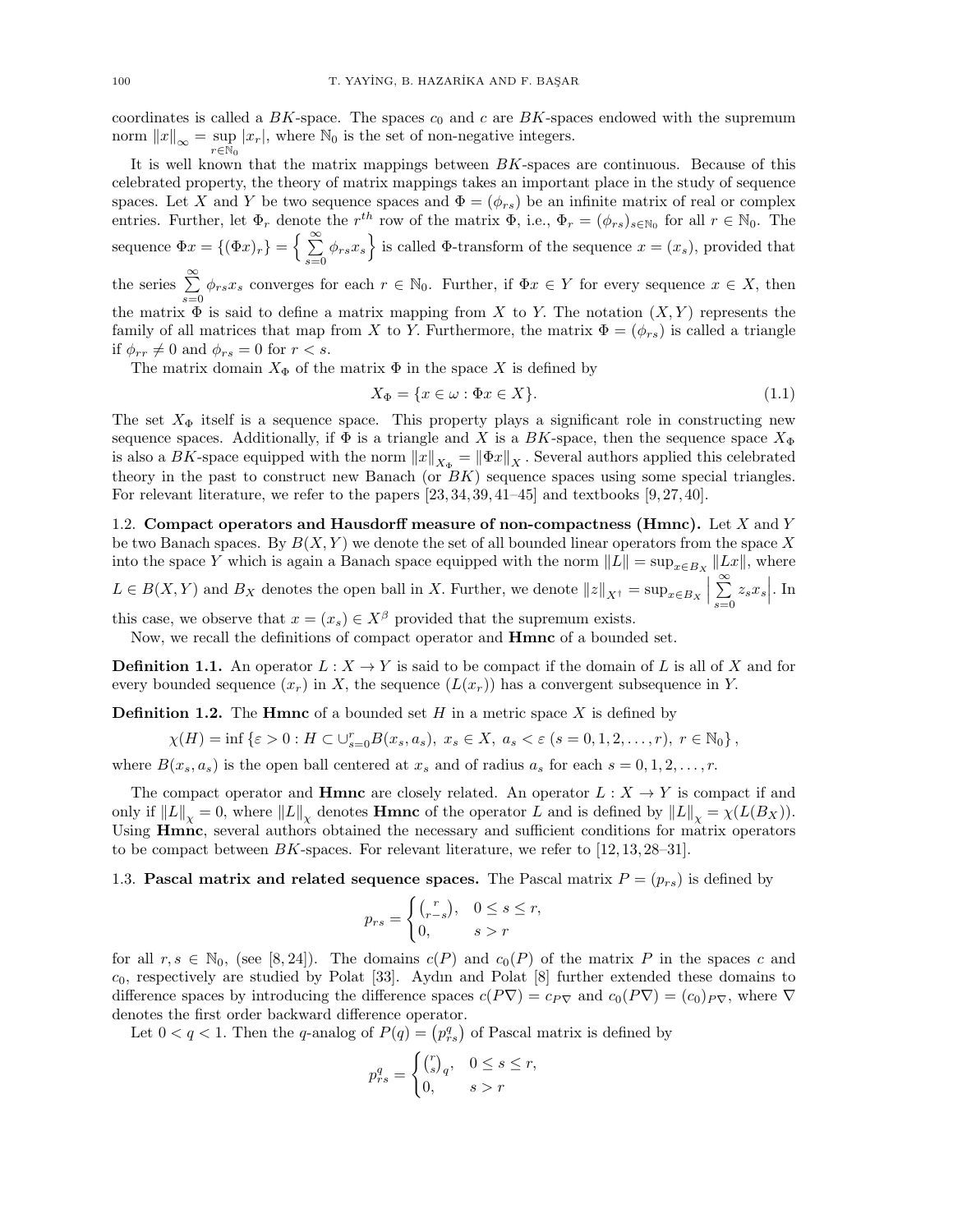for all  $r, s \in \mathbb{N}_0$ , (cf. [38]). We refer to [19,38] for some publications dealing with q-Pascal matrices.

The construction of sequence spaces using  $q$ -analog  $C(q)$  of Cesaro matrix has been studied recently by Demiriz and Şahin [18], where  $C(q) = (c_{rs}^q)$  is defined by

$$
c_{rs}^q=\begin{cases}\frac{q^s}{(r+1)(q)}, &0\leq s\leq r,\\ 0, &s>r\end{cases}
$$

for all  $r, s \in \mathbb{N}_0$ . The authors studied the domains  $X_0(q) = (c_0)_{C(q)}$  and  $X_c(q) = c_{C(q)}$ . More recently, Yaying et al. [46] studied the Banach spaces  $X_k^q = (\ell_k)_{C(q)}$  and  $X_\infty^q = (\ell_\infty)_{C(q)}$ , and the associated operator ideals. For studies in  $q$ -Hausdorff matrices, we refer to [1, 2, 15, 35].

1.4. The spaces f and  $f_0$ . We begin with giving a short survey on the concept of almost convergence. The shift operator P is defined on  $\omega$  by  $P_s(x) = x_{s+1}$  for all  $s \in \mathbb{N}_0$ . A Banach limit L is defined on  $\ell_{\infty}$ , as a non-negative linear functional such that  $L(Px) = L(x)$  and  $L(e) = 1$ , where  $e = (1, 1, 1, \ldots)$ . A sequence  $x = (x_s) \in \ell_\infty$  is said to be almost convergent to the generalized limit  $\alpha$  if all Banach limits of x coincide, are equal to  $\alpha$  [25] and is denoted by  $f - \lim x_s = \alpha$ . Let  $P^k$  be the composition of P with itself k times and for a sequence  $x = (x_s)$ , we write

$$
t_{rs}(x)=\frac{1}{r+1}\sum_{k=0}^r P_s^k(x)\ \ \text{for all}\ \ r,s\in\mathbb{N}_0.
$$

Lorentz [25] proved that  $f - \lim x_s = \alpha$  if and only if  $\lim_{r \to \infty} t_{rs}(x) = \alpha$ , uniformly in s. It is wellknown that a convergent sequence is almost convergent such that its ordinary and generalized limits are equal. For more detail on the Banach limit, the reader may refer to Colak and Cakar [16], and Das [17]. Now, we can define the spaces  $f_0$  and f of almost null and almost convergent sequences by

$$
f_0 := \left\{ x = (x_s) \in \ell_\infty : \lim_{r \to \infty} \sum_{k=0}^r \frac{x_{s+k}}{r+1} = 0 \text{ uniformly in } s \right\},\
$$
  

$$
f := \left\{ x = (x_s) \in \ell_\infty : \lim_{r \to \infty} \sum_{k=0}^r \frac{x_{s+k}}{r+1} = \alpha \text{ uniformly in } s \text{ for some } \alpha \in \mathbb{C} \right\}.
$$

It is known that the  $\alpha$ -,  $\beta$ - and  $\gamma$ -duals of the spaces  $f_0$  and f are the space  $\ell_1$ , (see [14, Part (d) of Theorem 7.1.11 and  $[11,$  Proposition 4.5.].

Inspired by the above studies, we construct the BK-spaces  $c_0(P(q))$  and  $c(P(q))$  generated by the q-analog  $P(q)$  of the matrix P. We exhibit some topological properties and determine the bases for the spaces  $c_0(P(q))$  and  $c(P(q))$ . In Section 3, we compute Köthe duals  $(\alpha, \beta)$ - and  $\gamma$ -duals) of the spaces  $c_0(P(q))$  and  $c(P(q))$ . In Section 4, we state and prove theorems characterizing the classes of matrix mappings from the space  $c(P(q))$  to the spaces  $\ell_{\infty}$  of bounded sequences and f of almost convergent sequences. In the final section, we determine the necessary and sufficient conditions for a matrix operator to be compact from the space  $c_0(P(q))$  to the space  $Y \in \{\ell_\infty, c, c_0, \ell_1, bs, cs, cs_0\}.$ 

2. THE SEQUENCE SPACES  $c_0(P(q))$  AND  $c(P(q))$ 

The q-Pascal matrix  $P(q)$  can be expressed in the explicit form as

$$
P(q) = \begin{bmatrix} {0 \choose 0}_q & 0 & 0 & 0 & \cdots \\ {1 \choose 0}_q & {1 \choose 1}_q & 0 & 0 & \cdots \\ {2 \choose 0}_q & {2 \choose 1}_q & {2 \choose 2}_q & 0 & \cdots \\ {3 \choose 0}_q & {3 \choose 1}_q & {3 \choose 2}_q & {3 \choose 3}_q & \cdots \\ \vdots & \vdots & \vdots & \vdots & \ddots \end{bmatrix}.
$$

Clearly, the q-Pascal matrix  $P(q)$  reduces to P when q approaches 1. Also, we observe that the sum of the elements of the r<sup>th</sup> row is  $\sum_{s=0}^{r} p_{rs}^q = G_r(q)$ , where  $G_r(q)$  is called the r<sup>th</sup> Galois number and is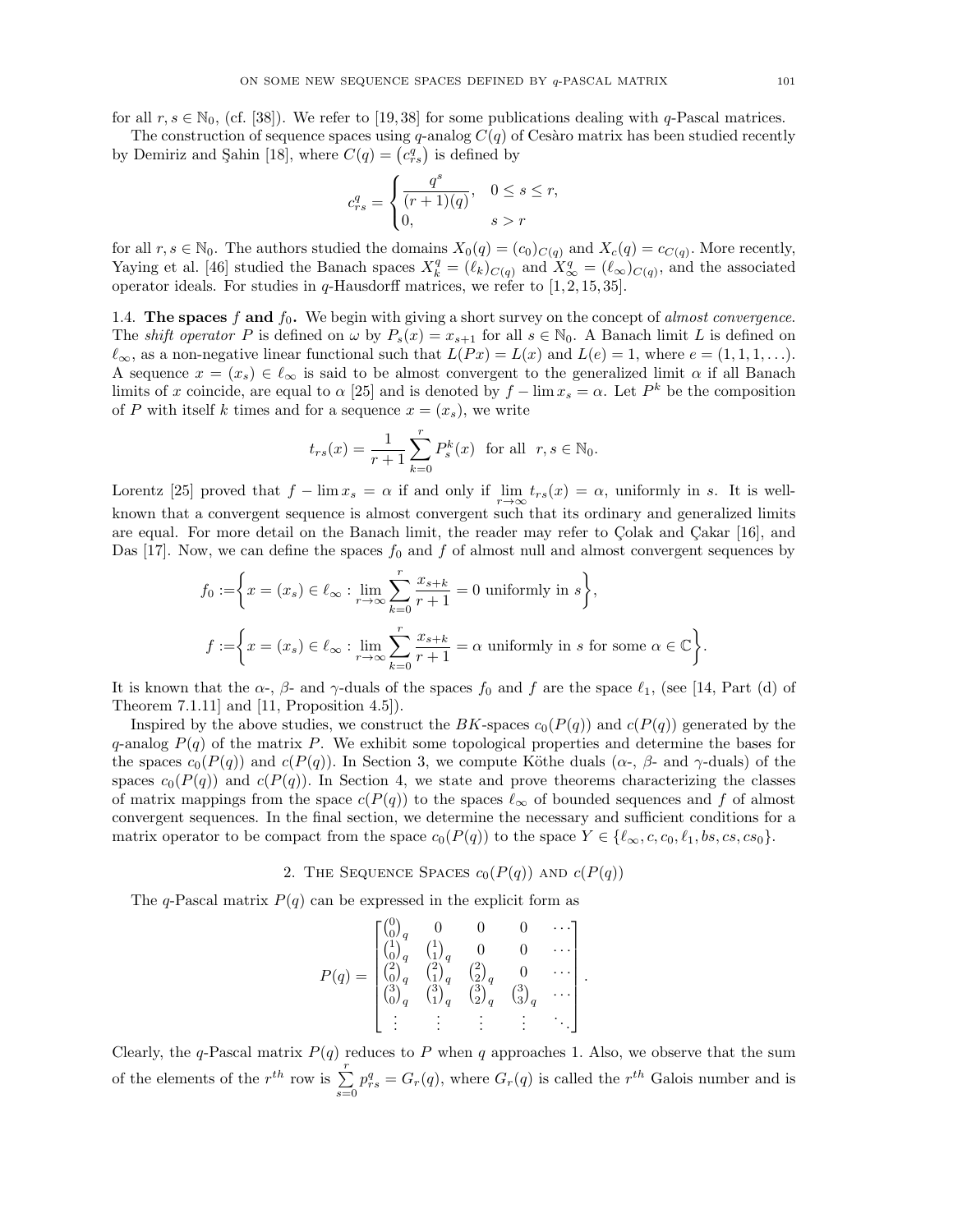defined by the recurrence relation  $G_{r+1}(q) = 2G_r(q) + (q^r - 1)G_{r-1}(q)$  with  $G_0(q) = 1$  and  $G_1(q) = 2$ . If we consider the ordinary binomial coefficient in place of q-binomial coefficient, then the  $r^{th}$  Galois number reduces to 2<sup>r</sup>. The Galois number plays significant role in determining the number of subspaces of a finite field. For more details, we refer to [21]. Further, we also point out here that the sequence in each column of the matrix  $P(q)$  converges unlike the sequence in the columns of the ordinary Pascal matrix. More specifically,  $p_{rs}^q \rightarrow 1/[s(q)!(1-q)^s]$ , as  $r \rightarrow \infty$ .

Now we define the q-Pascal sequence spaces  $c_0(P(q))$  and  $c(P(q))$  by

$$
c_0(P(q)) := \left\{ x = (x_s) \in \omega : \lim_{r \to \infty} \sum_{s=0}^r {r \choose s}_q x_s = 0 \right\},\newline c(P(q)) := \left\{ x = (x_s) \in \omega : \lim_{r \to \infty} \sum_{s=0}^r {r \choose s}_q x_s \text{ exists} \right\}.
$$

We emphasize that when q tends to 1 the spaces  $c_0(P(q))$  and  $c(P(q))$  are reduced to the Pascal sequence spaces  $c_0(P)$  and  $c(P)$ , respectively, introduced by Polat [33]. With the notation of (1.1), we redefine these sequence spaces by

$$
c_0(P(q)) = (c_0)_{P(q)}
$$
 and  $c(P(q)) = c_{P(q)}$ .

The sequence  $y = (y_r)$  is defined as the  $P(q)$ -transform of the sequence  $x = (x_s)$ . That is,

$$
y_r = (P(q)x)_r = \sum_{s=0}^r \binom{r}{s}_q x_s \tag{2.1}
$$

for each  $r \in \mathbb{N}_0$ . We suppose throughout that the sequences x and y are connected with the relation in  $(2.1)$ . Further, we observe by using  $(2.1)$  that

$$
x_s = \sum_{v=0}^{s} (-1)^{s-v} q^{\binom{s-v}{2}} \binom{s}{v}_q y_v \tag{2.2}
$$

for each  $s \in \mathbb{N}_0$ .

Now, we state our first result.

**Theorem 2.1.**  $c_0(P(q))$  and  $c(P(q))$  are BK-spaces endowed with the norm defined by

$$
||x||_{c_0(P(q))} = ||x||_{c(P(q))} = \sup_{r \in \mathbb{N}_0} \left| \sum_{s=0}^r \binom{r}{s} x_s \right|.
$$

Proof. This is a routine verification. So, we omit details.

**Theorem 2.2.**  $c_0(P(q)) \cong c_0$  and  $c(P(q)) \cong c$ .

*Proof.* We provide the proof for the space  $c_0(P(q))$ . The proof for the space  $c(P(q))$  can be obtained in a similar way. Define the mapping  $\pi$  :  $c_0(P(q)) \to c_0$  by  $\pi x = y = P(q)x$  for all  $x \in c_0(P(q))$ . Clearly,  $\pi$  is linear and one-one. Let  $y = (y_r)$  be any sequence in  $c_0$  and  $x = (x_s)$  be defined as in  $(2.2)$ . Then, since  $y \in c_0$ , we have

$$
\lim_{r \to \infty} \sum_{s=0}^{r} {r \choose s}_q x_s = \lim_{r \to \infty} \sum_{s=0}^{r} {r \choose s}_q \left[ \sum_{t=0}^{s} (-1)^{s-t} q^{{s-t \choose 2}} {s \choose t}_q y_t \right]
$$

$$
= \lim_{r \to \infty} y_r = 0.
$$

Thus we realize that x is a sequence in  $c_0(P(q))$  and the mapping  $\pi$  is onto, and norm preserving. Hence,  $c_0(P(q)) \cong c_0$ .

To end this section, we construct the bases for the spaces  $c_0(P(q))$  and  $c(P(q))$ . We recall that the domain  $X_{\Phi}$  of a triangle  $\Phi$  in the space X has a basis if and only if X has a basis, (see Jarrah and Malkowsky [20, Theorem 2.3]). This statement together with Theorem 2.2 leads us to the following result.

$$
\qquad \qquad \Box
$$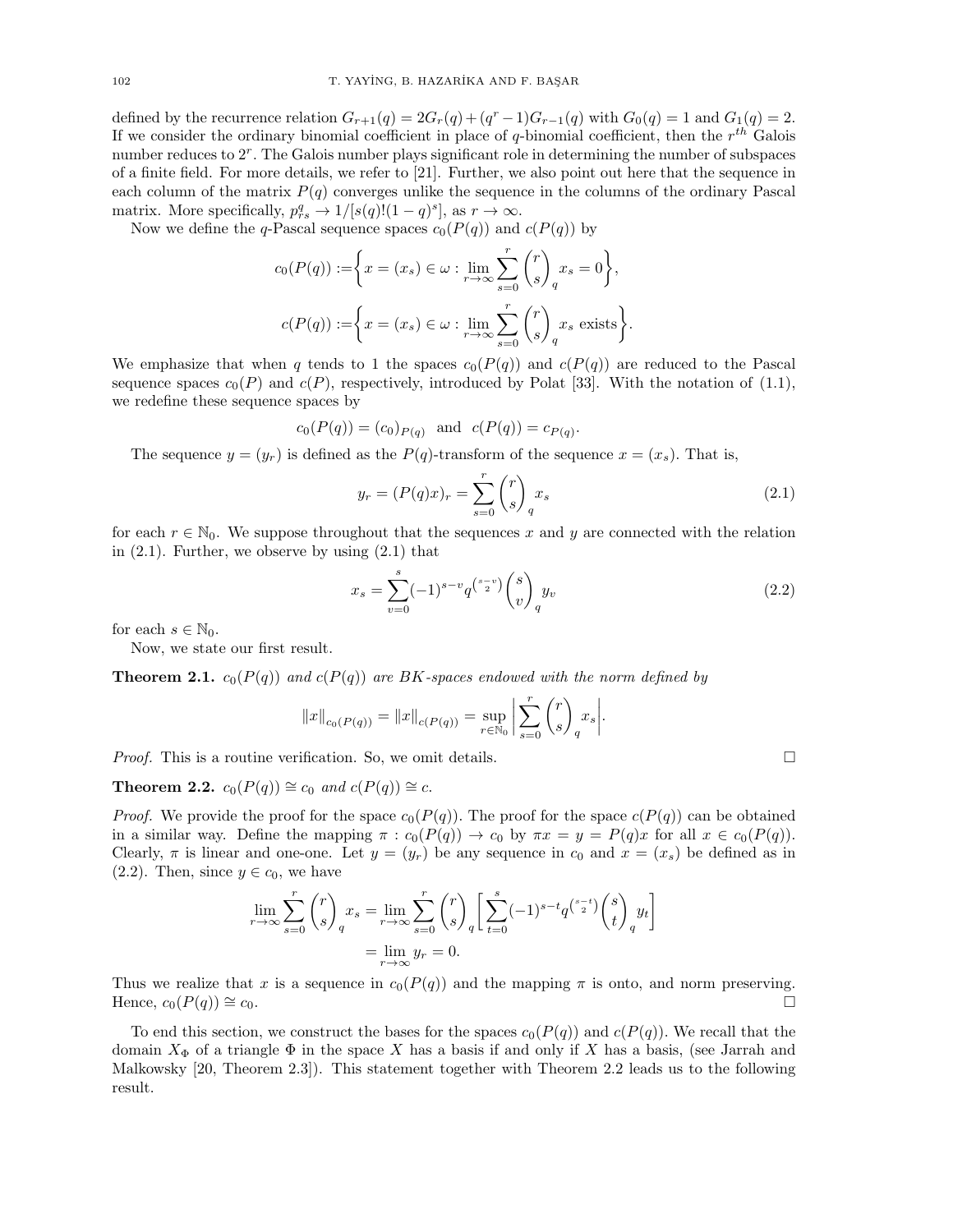**Theorem 2.3.** For every fixed  $s \in \mathbb{N}_0$ , define the sequence  $b^{(s)}(q) = (b_r^{(s)}(q))$  of the elements of the space  $c_0(P(q))$  by

$$
b_r^{(s)}(q) = \begin{cases} (-1)^{r-s} q^{\binom{r-s}{2}} \binom{r}{s}_q, & s \le r, \\ 0, & s > r. \end{cases}
$$

Then the following statements hold:

- (a) The set  $\{b^{(0)}(q), b^{(1)}(q), b^{(2)}(q), \ldots\}$  forms the basis for the space  $c_0(P(q))$  and every  $x \in$  $c_0(P(q))$  has a unique representation  $x = \sum^{\infty}$  $\sum_{s=0} y_s b^{(s)}(q).$
- (b) The set  $\{e, b^{(0)}(q), b^{(1)}(q), b^{(2)}(q), \ldots\}$  forms the basis for the space  $c(P(q))$  and every  $x \in$  $c(P(q))$  can be uniquely expressed in the form  $x = ze + \sum_{n=1}^{\infty}$  $\sum_{s=0}^{s}(y_s - z)b^{(s)}(q)$ , where  $y_s =$  $(P(q)x)_s \to z$ , as  $s \to \infty$ .

# 3. KÖTHE DUALS

In this section, we determine Köthe duals ( $\alpha$ -,  $\beta$ -,  $\gamma$ -duals) of the spaces  $c(P(q))$  and  $c_0(P(q))$ . Since the computation of duals is similar for both spaces, we omit the proof for the space  $c(P(q))$ . Before proceeding, we recall the definitions of Köthe duals.

**Definition 3.1.** The Köthe-Toeplitz duals or  $\alpha$ -,  $\beta$ - and  $\gamma$ -duals  $X^{\alpha}$ ,  $X^{\beta}$  and  $X^{\gamma}$  of a sequence space  $X$  are defined by

$$
X^{\alpha} := \{ u = (u_s) \in \omega : ux = (u_s x_s) \in \ell_1 \text{ for all } x \in X \},
$$
  
\n
$$
X^{\beta} := \{ u = (u_s) \in \omega : ux = (u_s x_s) \in cs \text{ for all } x \in X \},
$$
  
\n
$$
X^{\gamma} := \{ u = (u_s) \in \omega : ux = (u_s x_s) \in bs \text{ for all } x \in X \},
$$

respectively.

The following lemma is essential to determine the dual spaces. Throughout the paper, we denote the collection of all finite subsets of  $\mathbb{N}_0$  by  $\mathcal{N}$ .

**Lemma 3.2** ([37]). The following statements hold:

(i)  $\Phi = (\phi_{rs}) \in (c_0, \ell_1) = (c, \ell_1)$  if and only if

$$
\sup_{K \in \mathcal{N}} \sum_{r=0}^{\infty} \left| \sum_{s \in K} \phi_{rs} \right| < \infty; \tag{3.1}
$$

(ii)  $\Phi = (\phi_{rs}) \in (c_0, c)$  if and only if

$$
\sup_{r \in \mathbb{N}_0} \sum_{s=0}^{\infty} |\phi_{rs}| < \infty \tag{3.2}
$$

$$
\exists \alpha_s \in \mathbb{C} \ni \lim_{r \to \infty} \phi_{rs} = \alpha_s \quad \text{for each} \quad s \in \mathbb{N}_0; \tag{3.3}
$$

(iii)  $\Phi = (\phi_{rs}) \in (c_0, \ell_\infty) = (c, \ell_\infty)$  if and only if (3.2) holds.

**Theorem 3.3.** The  $\alpha$ -dual of the spaces  $c_0(P(q))$  and  $c(P(q))$  is the set  $\delta_1(q)$  which is defined by

$$
\delta_1(q) := \left\{ z = (z_r) \in \omega : \sup_{R \in \mathcal{N}} \sum_{s=0}^{\infty} \left| \sum_{r \in R} (-1)^{r-s} q^{\binom{r-s}{2}} \binom{r}{s} z_r \right| < \infty \right\}
$$

Proof. Consider the following equality:

$$
z_r x_r = \sum_{s=0}^r (-1)^{r-s} q^{\binom{r-s}{2}} \binom{r}{s}_q z_r y_s = (A(q)y)_r \tag{3.4}
$$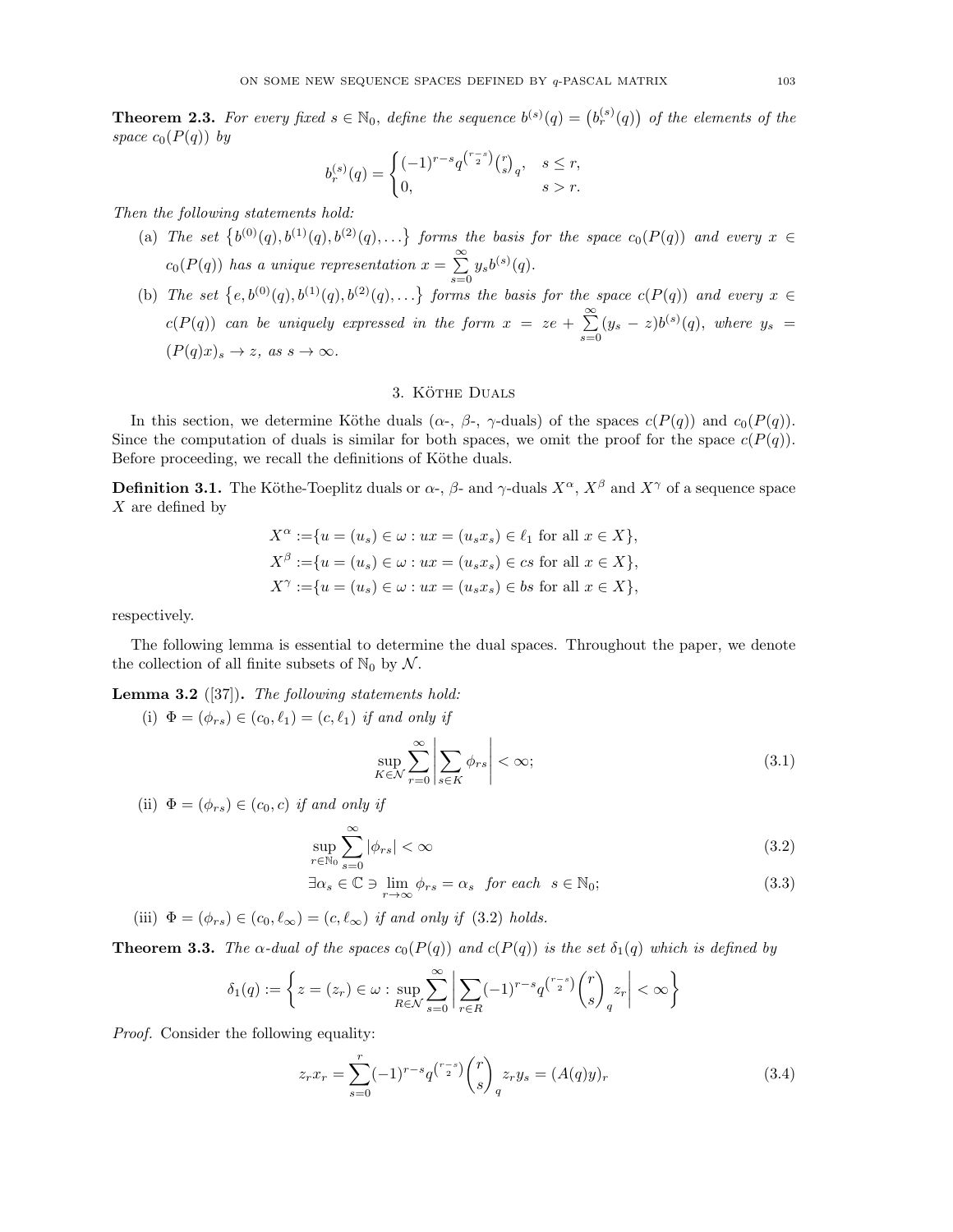for all  $r \in \mathbb{N}_0$ , where the matrix  $A(q) = (a_{rs}^q)$  is defined by

$$
a_{rs}^q = \begin{cases} (-1)^{r-s} q^{\binom{r-s}{2}} \binom{r}{s} q^{z_r}, & 0 \le s \le r, \\ 0, & s > r \end{cases}
$$

for all  $r, s \in \mathbb{N}_0$ . We realize by using (3.4) that  $zx = (z_r x_r) \in \ell_1$  whenever  $x \in c_0(P(q))$  if and only if  $A(q)y \in \ell_1$  whenever  $y \in c_0$ . Thus we deduce that  $z = (z_r)$  is a sequence in the  $\alpha$ -dual of  $c_0(P(q))$ if and only if the matrix  $A(q)$  belongs to the class  $(c_0, \ell_1)$ . Thus we conclude from Part (i) of Lemma 3.2 that  $[c_0(P(q))]^{\alpha} = \delta_1(q)$ .

**Theorem 3.4.** Define the sets  $\delta_2(q)$ ,  $\delta_3(q)$  and  $\delta_4(q)$  by

$$
\delta_2(q) := \left\{ z = (z_r) \in \omega : \sum_{r=s}^{\infty} (-1)^{r-s} q^{\binom{r-s}{2}} \binom{r}{s} z_r \text{ exists for each } s \in \mathbb{N}_0 \right\},
$$
  

$$
\delta_3(q) := \left\{ z = (z_r) \in \omega : \sup_{r \in \mathbb{N}_0} \sum_{s=0}^r \left| \sum_{t=s}^r (-1)^{t-s} q^{\binom{t-s}{2}} \binom{t}{s} z_t \right| < \infty \right\},
$$
  

$$
\delta_4(q) := \left\{ z = (z_r) \in \omega : \lim_{r \to \infty} \sum_{s=0}^r \sum_{t=s}^r (-1)^{t-s} q^{\binom{t-s}{2}} \binom{t}{s} z_t \text{ exists} \right\}.
$$

Then  $[c_0(P(q))]^{\beta} = \delta_2(q) \cap \delta_3(q)$  and  $[c(P(q))]^{\beta} = \delta_2(q) \cap \delta_3(q) \cap \delta_4(q)$ .

Proof. Consider the following equality

$$
\sum_{s=0}^{r} z_s x_s = \sum_{s=0}^{r} \left[ \sum_{t=0}^{s} (-1)^{s-t} q^{\binom{s-t}{2}} \binom{s}{t} y_t \right] z_s
$$
  
= 
$$
\sum_{s=0}^{r} \left[ \sum_{t=s}^{r} (-1)^{t-s} q^{\binom{t-s}{2}} \binom{t}{s} z_t \right] y_s
$$
  
= 
$$
(B(q)y)_r
$$
 (3.5)

for each  $r \in \mathbb{N}_0$ , where the matrix  $B(q) = (b_{rs}^q)$  is defined by

$$
b_{rs}^q=\begin{cases}\sum\limits_{t=s}^{r}(-1)^{t-s}q^{\binom{t-s}{2}}\binom{t}{s}_q z_t, & 0\leq s\leq r,\\ 0, & s>r\end{cases}
$$

for all  $r, s \in \mathbb{N}_0$ . Thus, on using (3.5), we realize that  $zx = (z_r x_r) \in cs$  whenever  $x = (x_r) \in c_0(P(q))$ if and only if  $B(q)y \in c$  whenever  $y = (y_s) \in c_0$ . This yields that  $z = (z_r)$  is a sequence in  $\beta$ -dual of  $c_0(P(q))$  if and only the matrix  $B(q)$  belongs to the class  $(c_0, c)$ . This in turn implies by using Part (ii) of Lemma 3.2 that

$$
\sup_{r \in \mathbb{N}_0} \sum_{s=0}^r |b_{rs}^q| < \infty \text{ and } \lim_{r \to \infty} b_{rs}^q \text{ exists for each } s \in \mathbb{N}_0.
$$

Thus  $[c_0(P(q))]^{\beta} = \delta_2(q) \cap \delta_3(q)$ .

**Theorem 3.5.** The  $\gamma$ -dual of the spaces  $c_0(P(q))$  and  $c(P(q))$  is the set  $\delta_3(q)$ .

Proof. This is similar to the proof of Theorem 3.4 with Part (iii) instead of Part (ii) of Lemma 3.2. To avoid the repetition of the similar statements, we omit details.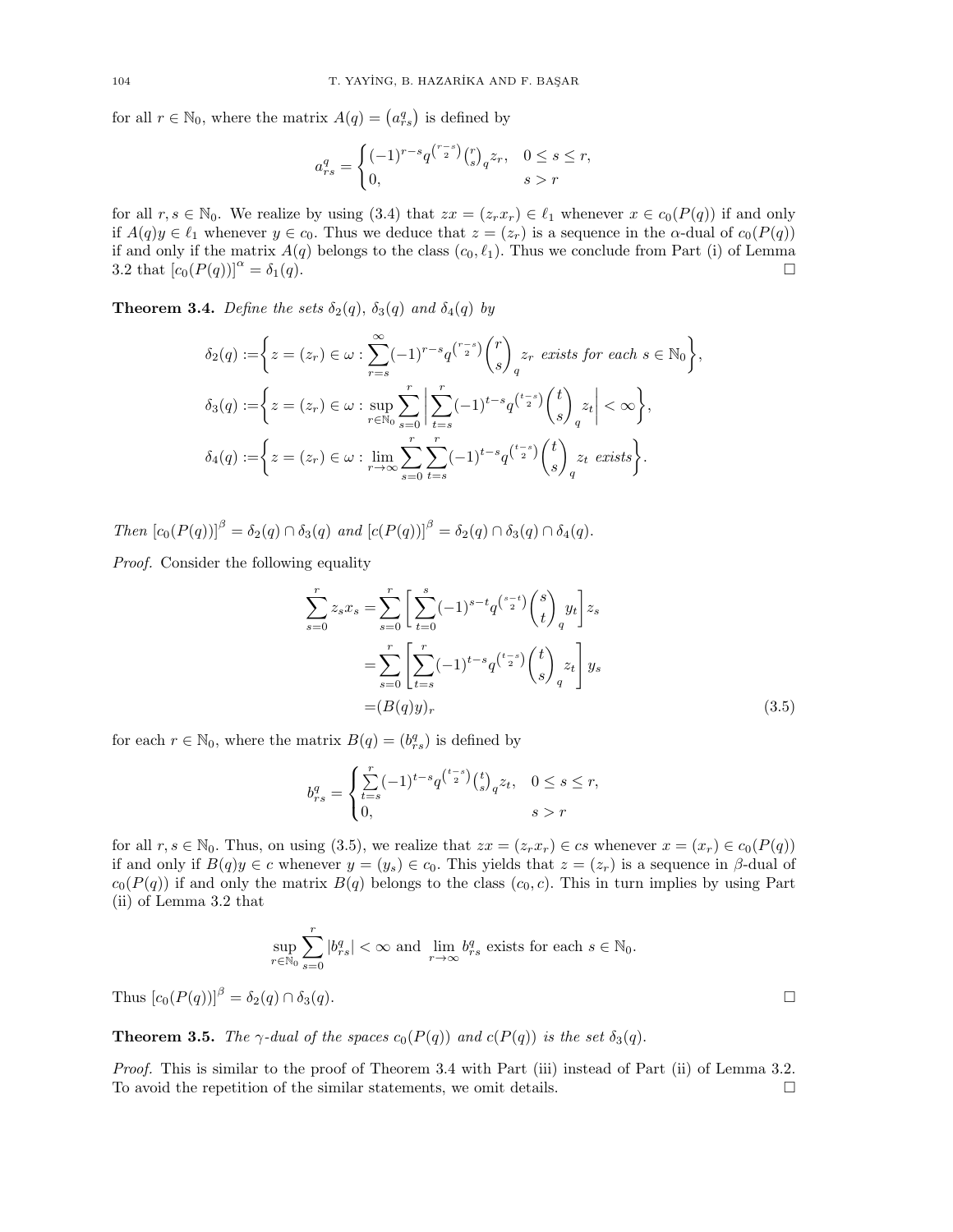### 4. Matrix Mappings

In the present section, we essentially determine the necessary and sufficient conditions for a matrix to define the mapping from the space  $c(P(q))$  to the spaces  $\ell_{\infty}$  and f, firstly. Later, we give the characterizations from the space  $c(P(q))$  to any of the spaces c,  $f_0$ ,  $c_0$ ,  $bs$ ,  $fs$ ,  $fs_0$ ,  $cs$ ,  $cs_0$ .

Now, define the matrix  $\Theta = (\theta_{rs})$  via the matrix  $\Phi = (\phi_{rs})$  by

$$
\theta_{rs} = \sum_{t=s}^{\infty} (-1)^{t-s} q^{\binom{t-s}{2}} \binom{t}{s}_q \phi_{rt} \quad \text{for all} \quad r, s \in \mathbb{N}_0. \tag{4.1}
$$

Throughout the text, we suppose that the elements of the matrices  $\Theta = (\theta_{rs})$  and  $\Phi = (\phi_{rs})$  are connected with the relation (4.1).

#### **Theorem 4.1.**  $\Phi = (\phi_{rs}) \in (c(P(q)), \ell_{\infty}) = (c_0(P(q)), \ell_{\infty})$  if and only if sup  $r \in \mathbb{\bar{N}}_0$  $\sum_{i=1}^{\infty}$  $s=0$  $|\theta_{rs}| < \infty.$  (4.2)

*Proof.* Suppose that (4.2) holds and take any  $x = (x_s) \in c(P(q))$ . Then  $\Phi_r = (\phi_{rs})_{s \in \mathbb{N}_0} \in [c(P(q))]^{\beta}$ for each  $r \in \mathbb{N}_0$ . This implies the existence of  $\Phi x$ . Let  $r \in \mathbb{N}_0$  be fixed. Let us consider the following equality obtained from the j<sup>th</sup> partial sum of the series  $\sum_{s=0}^{\infty} \phi_{rs} x_s$  with (2.2):

$$
\sum_{s=0}^{j} \phi_{rs} x_s = \sum_{s=0}^{j} \phi_{rs} \left[ \sum_{t=0}^{s} (-1)^{s-t} q^{\binom{s-t}{2}} \binom{s}{t}_q y_t \right]
$$

$$
= \sum_{s=0}^{j} \left[ \sum_{t=s}^{j} (-1)^{t-s} q^{\binom{t-s}{2}} \binom{t}{s}_q \phi_{rt} \right] y_s \tag{4.3}
$$

for all  $j, r \in \mathbb{N}_0$ . Then, by letting  $j \to \infty$  in (4.3), we observe that

$$
(\Phi x)_r = \sum_{s=0}^{\infty} \theta_{rs} y_s = (\Theta y)_r \tag{4.4}
$$

for all  $r \in \mathbb{N}_0$ . Therefore the condition in (3.2) of Part (iii) of Lemma 3.2 is satisfied by the matrix  $\Theta$ . This leads to the fact that  $\Theta y = \Phi x \in \ell_{\infty}$ . Hence the condition in (4.2) is sufficient.

Conversely, suppose that  $\Phi = (\phi_{rs}) \in (c(P(q)), \ell_{\infty})$ . Then  $\Phi x$  exists and belongs to the space  $\ell_{\infty}$ for every  $x = (x_s) \in c(P(q))$ . Then  $\Phi_r = (\phi_{rs})_{s \in \mathbb{N}_0} \in [c(P(q))]^{\beta}$  for each  $r \in \mathbb{N}_0$ . This means that the condition in  $(4.2)$  is necessary.

Prior to giving the theorem characterizing the class of matrix transformations from the space  $c(P(q))$  to the space f, we quote the following lemma due to King [22] which yields the necessary and sufficient conditions of the class  $(c, f)$  of almost conservative matrices.

**Lemma 4.2.**  $\Phi = (\phi_{rs}) \in (c, f)$  if and only if

$$
\sup_{r \in \mathbb{N}_0} \sum_{s=0}^{\infty} |\phi_{rs}| < \infty,\tag{4.5}
$$

$$
\exists (\alpha_s) \in \omega \quad such \; that \; f - \lim_{\alpha \to s} \phi_{rs} = \alpha_s \; for \; each \; s \in \mathbb{N}_0, \tag{4.6}
$$

$$
\exists \alpha \in \mathbb{C} \quad such \; that \; f - \lim_{s \to 0} \sum_{s=0}^{\infty} \phi_{rs} = \alpha. \tag{4.7}
$$

**Theorem 4.3.**  $\Phi = (\phi_{rs}) \in (c(P(q)), f)$  if and only if (4.2) holds, and

$$
\exists (\alpha_s) \in \omega \quad such \; that \; f - \lim \; \theta_{rs} = \alpha_s \; \; for \; each \; \; s \in \mathbb{N}_0,
$$
\n
$$
(4.8)
$$

$$
\exists \alpha \in \mathbb{C} \ \ such \ that \ f - \lim \sum_{s=0}^{\infty} \theta_{rs} = \alpha. \tag{4.9}
$$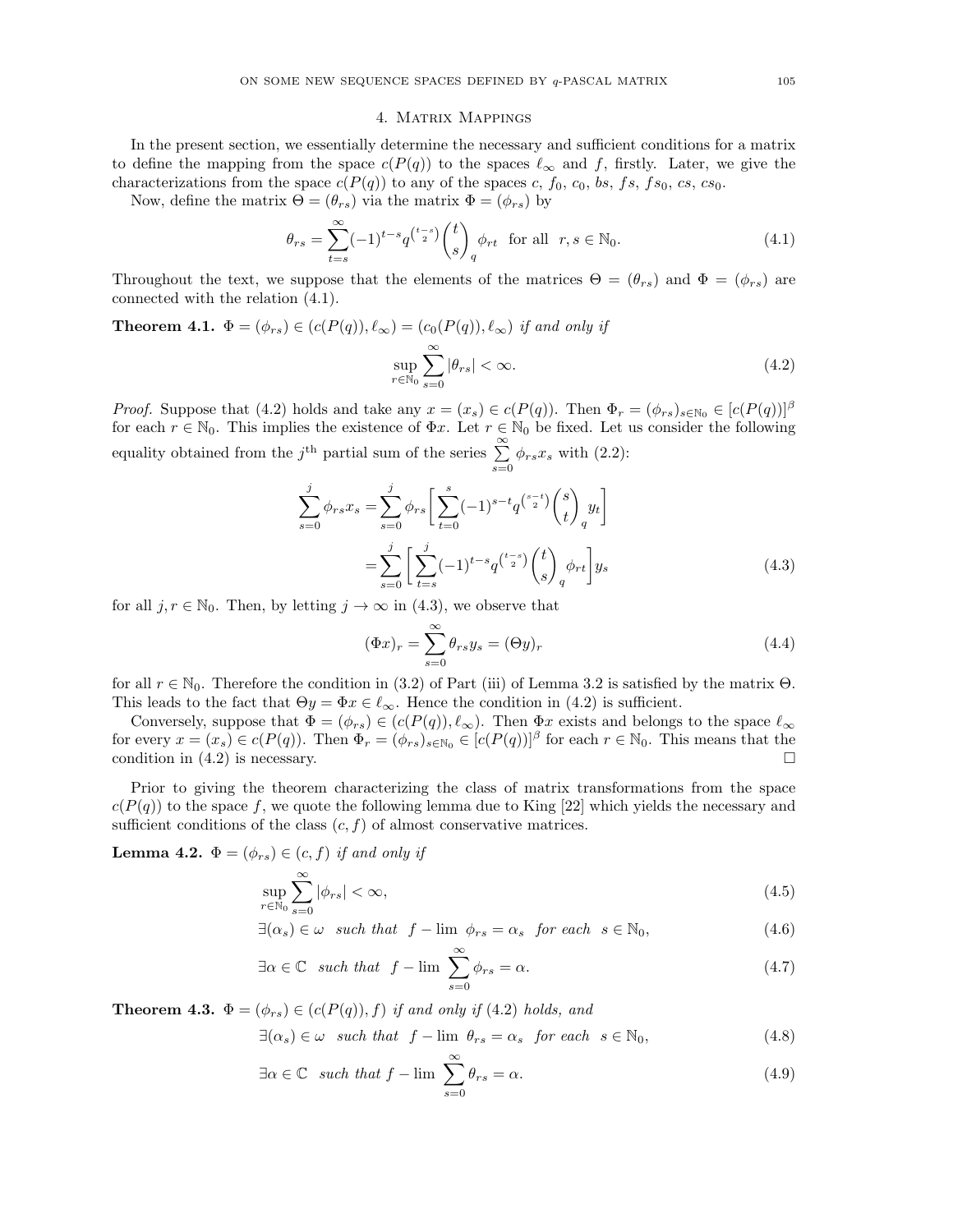*Proof.* Suppose that the conditions in (4.2), (4.8) and (4.9) hold, and take any  $x = (x_s) \in c(P(q))$ . Then, since  $\Phi_r = (\phi_{rs})_{s \in \mathbb{N}_0} \in [c(P(q))]^{\beta}$  for each  $r \in \mathbb{N}_0$ ,  $\Phi_x$  exists. Therefore, bearing in mind the relation  $(4.4)$ , one can see that the conditions in  $(4.2)$ ,  $(4.8)$  and  $(4.9)$  correspond to the conditions in (4.5), (4.6) and (4.7) of Lemma 4.2 with  $\theta_{rs}$  instead of  $\phi_{rs}$ , respectively. That is to say that  $\Theta y \in f$ which leads by (4.4) to the desired result that  $\Phi \in (c(P(q)), f)$ .

Conversely, let  $\Phi = (\phi_{rs}) \in (c(P(q)), f)$ . Then  $\Phi x$  exists and is in the space f for all  $x = (x_s) \in$  $c(P(q))$ . Since the inclusion  $f \subset \ell_{\infty}$  holds, the necessity of the condition in (4.2) follows from Theorem 4.1. In this situation, since we again have (4.4), one can easily see by passing to f-limit that  $\Theta y \in f$ . Hence  $\Theta \in (c, f)$ . Therefore the conditions in (4.6) and (4.7) are satisfied by the matrix  $\Theta$  which correspond to the conditions in (4.8) and (4.9).  $\Box$ 

If we replace the space  $f_0$  by the space f, then Theorem 4.3 reduces to the following:

Corollary 4.4.  $\Phi = (\phi_{rs}) \in (c(P(q)), f_0)$  if and only if (4.2) holds, and

 $f - \lim_{s \to \infty} \theta_{rs} = 0$  for each  $s \in \mathbb{N}_0$ , (4.10)

$$
f - \lim_{s \to 0} \sum_{s=0}^{\infty} \theta_{rs} = 0. \tag{4.11}
$$

If we replace the spaces c and  $c_0$  by the spaces f and  $f_0$ , then Theorem 4.3 and Corollary 4.4 respectively reduce to the following

Corollary 4.5.  $\Phi = (\phi_{rs}) \in (c(P(q)), c)$  if and only if (4.2) holds, and

$$
\exists (\alpha_s) \in \omega \quad such \; that \quad \lim_{r \to \infty} \theta_{rs} = \alpha_s \quad \text{for each} \quad s \in \mathbb{N}_0,
$$
\n
$$
(4.12)
$$

$$
\exists \alpha \in \mathbb{C} \ \ such \ that \ \lim_{r \to \infty} \sum_{s=0}^{\infty} \theta_{rs} = \alpha. \tag{4.13}
$$

**Corollary 4.6.**  $\Phi = (\phi_{rs}) \in (c(P(q)), c_0)$  if and only if (4.2) holds, and

$$
\lim_{r \to \infty} \theta_{rs} = 0 \quad \text{for each} \quad s \in \mathbb{N}_0,\tag{4.14}
$$

$$
\lim_{r \to \infty} \sum_{s=0}^{\infty} \theta_{rs} = 0. \tag{4.15}
$$

**Lemma 4.7** ([10, Lemma 5.3]). Let X and Y be any two sequence spaces, A be an infinite matrix, and B be a triangle matrix. Then  $A \in (X, Y_B)$  if and only if  $BA \in (X, Y)$ .

It is trivial that combining Theorems 4.1, 4.3 and Corollaries 4.4, 4.5 and 4.6 with Lemma 4.7, one can derive the following results.

**Corollary 4.8.** Let  $\Phi = (\phi_{rs})$  be an infinite matrix over the complex field. Then the following statements hold:

- (i)  $\Phi \in (c(P(q)), bs)$  if and only if (4.2) holds with  $\sum_{r=1}^{r}$  $\sum_{j=0}^{n} \theta_{js}$  instead of  $\theta_{rs}$  for all  $r, s \in \mathbb{N}_0$ .
- (ii)  $\Phi \in (c(P(q)), bv_{\infty})$  if and only if (4.2) holds with  $\theta_{rs}-\theta_{r-1,s}$  instead of  $\theta_{rs}$ , where  $bv_{\infty}$  denotes the space of all sequences  $x = (x_s)$  such that  $(x_s - x_{s-1}) \in \ell_{\infty}$ , (cf. Başar and Altay [10]).
- (iii)  $\Phi \in (c(P(q)), X_{\infty})$  if and only if (4.2) holds with  $\sum_{j=0}^{r} \theta_{js}/(r+1)$  instead of  $\theta_{rs}$  for all  $r, s \in \mathbb{N}_0$ , where  $X_{\infty}$  denotes the space of all sequences  $x = (x_s)$  such that  $\left\{\sum_{s=0}^r x_s/(r+1)\right\} \in \ell_{\infty}$ , (cf. Ng and Lee [32]).
- $(iv) \Phi \in (c(P(q)), g^t_\infty)$  if and only if (4.2) holds with  $\sum_{j=0}^r t_j \theta_{js}/T_r$  instead of  $\theta_{rs}$  for all  $r, s \in \mathbb{N}_0$ , where  $T_r = t_0 + t_1 + \cdots + t_r$  and  $g^t_\infty$  denotes the space of all sequences  $x = (x_s)$  such that  $\left(\begin{array}{c}r\\ \sum\end{array}\right)$  $\sum_{s=0}^{r} t_s x_s / T_r$   $\in \ell_{\infty}$ , (cf., Altay and Başar [4]).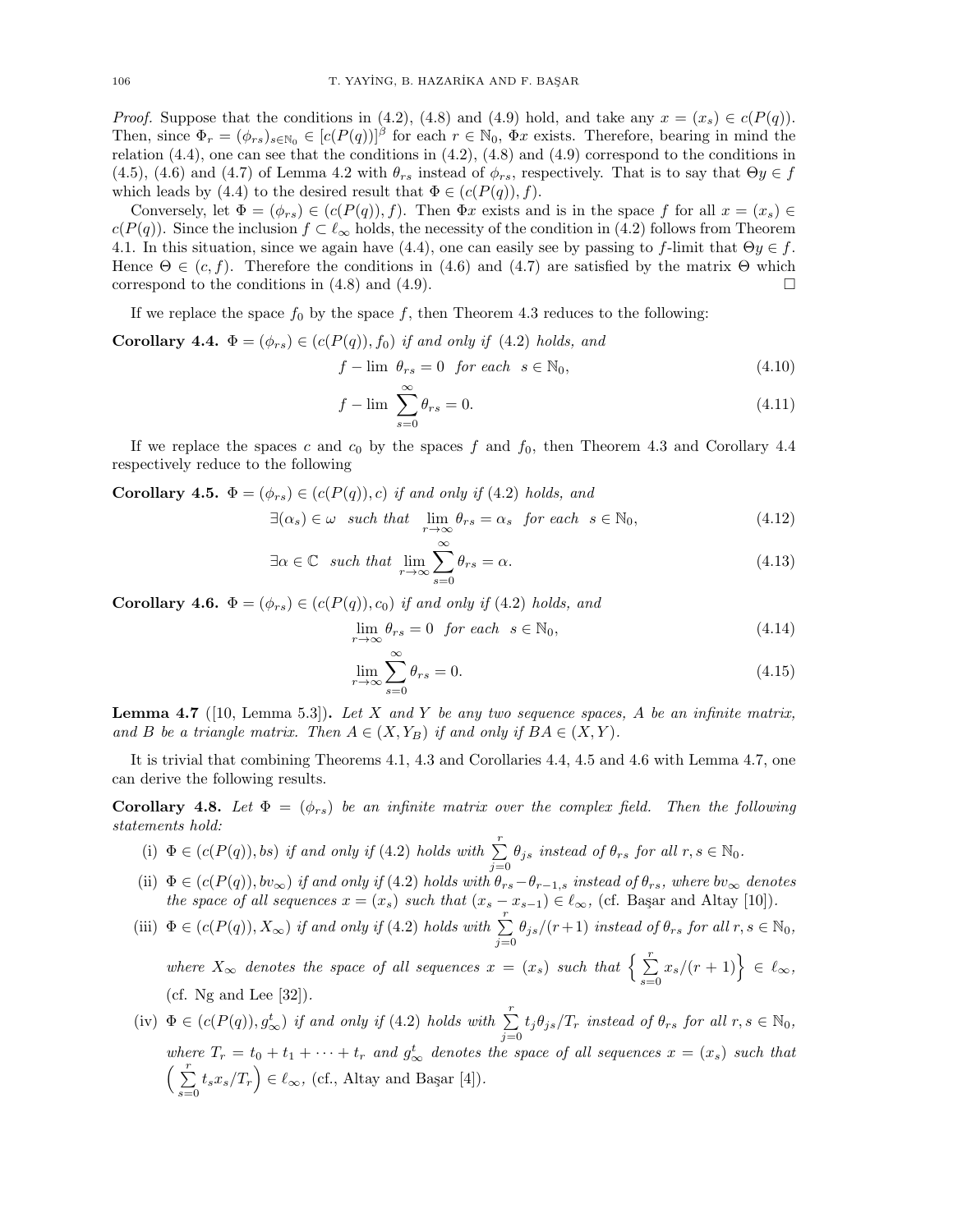- (v)  $\Phi \in (c(P(q)), a^t_{\infty})$  if and only if (4.2) holds with  $\sum_{j=0}^r$  $(1+t^j)\theta_{js}/(1+r)$  instead of  $\theta_{rs}$  for all  $r, s \in \mathbb{N}_0$ , where  $a_{\infty}^t$  denotes the space of all sequences  $x = (x_s)$  such that  $\Big\{\sum_{s=0}^r (1+t^s)x_s/(1+t^s)\Big\}$  $r$ )  $\in \ell_{\infty}$ , (cf., Aydın and Başar [7]).
- (vi)  $\Phi \in (c(P(q)), e^t_{\infty})$  if and only if (4.2) holds with  $\sum_{j=0}^r$  $\binom{r}{j}(1-t)^{r-j}t^j\theta_{js}$  instead of  $\theta_{rs}$  for all  $r, s \in \mathbb{N}_0$ , where  $e^t_{\infty}$  denotes the space of all sequences  $x = (x_s)$  such that  $\Big\{\sum_{s=0}^r a_s x_s\Big\}$  $\binom{r}{s} (1 (t)^{r-s}t^{s}x_{s}\Big\} \in \ell_{\infty}$ , (cf., Altay et al. [5]).

**Corollary 4.9.** Let  $\Phi = (\phi_{rs})$  be an infinite matrix over the complex field. Then the following statements hold:

- (i)  $\Phi \in (c(P(q)), fs)$  if and only if (4.2), (4.8) and (4.9) hold with  $\sum_{r=1}^{r}$  $\sum_{j=0} \theta_{js}$  instead of  $\theta_{rs}$  for all  $r, s \in \mathbb{N}_0$ , where fs denotes the space of all series whose sequence of partial sums are in the space f.
- (ii)  $\Phi \in (c(P(q)), cs)$  if and only if (4.2), (4.12) and (4.13) hold with  $\sum_{r=1}^{r}$  $\sum_{j=0} \theta_{js}$  instead of  $\theta_{rs}$  for all  $r, s \in \mathbb{N}_0$ .
- (iii)  $\Phi \in (c(P(q)), c(\Delta))$  if and only if (4.2), (4.12) and (4.13) hold with  $\theta_{rs} \theta_{r-1,s}$  instead of  $\theta_{rs}$  for all  $r, s \in \mathbb{N}_0$ , where  $c(\Delta)$  denotes the space of all sequences  $x = (x_s)$  such that  $(x_s - x_{s-1}) \in c$ , (cf., Başar [9]).

(iv)  $\Phi \in (c(P(q)), \tilde{c})$  if and only if (4.2), (4.12) and (4.13) hold with  $\sum_{j=0}^{r} \theta_{js}/(r+1)$  instead of  $\theta_{rs}$ for all  $k, n \in \mathbb{N}_0$ , where  $\tilde{c}$  denotes the space of all sequences  $x = (x_s)$  such that  $\Big\{\sum_{s=0}^r x_s/(r +$  $1)$   $\in$  c, (cf., Şengönül and Başar [36]).

- (v)  $\Phi \in (c(P(q)), g_c^t)$  if and only if (4.2), (4.12) and (4.13) hold with  $\sum^r$  $\sum_{j=0} t_j \theta_{js}/T_r$  instead of  $\theta_{rs}$  for all  $r, s \in \mathbb{N}_0$ , where  $g_c^t$  denotes the space of all sequences  $x = (x_s)$  such that  $\left(\sum_{s=0}^r t_s x_s / T_r\right) \in c$ ,  $(cf., Altay and Bagar [4]).$
- (vi)  $\Phi \in (c(P(q)), a_c^t)$  if and only if (4.2), (4.12) and (4.13) hold with  $\sum^r$  $j=0$  $(1+t^j)\theta_{js}/(1+r)$  instead of  $\theta_{rs}$  for all  $r, s \in \mathbb{N}_0$ , where  $a_c^t$  denotes the space of all sequences  $x = (x_s)$  such that  $\left\{\right. \sum_{r=1}^{r}$  $\sum_{s=0}^{r} (1+t^s)x_s/(1+r) \Big\} \in c$ , (cf., Aydın and Başar [6]).
- (vii)  $\Phi \in (c(P(q)), e_c^t)$  if and only if (4.2), (4.12) and (4.13) hold with  $\sum_{i=1}^r \binom{r}{i} (1-t)^{r-j} t^j \theta_{js}$  instead of  $\theta_{rs}$  for all  $r, s \in \mathbb{N}_0$ , where  $e_c^t$  denotes the space of all sequences  $x = (x_s)$  such that  $\left\{\right. \sum_{r=1}^{r}$  $s=0$  $\binom{r}{s}(1-t)^{r-s}t^sx_s$   $\in$  c, (cf., Altay and Başar [3]).

**Corollary 4.10.** Let  $\Phi = (\phi_{rs})$  be an infinite matrix over the complex field. Then the following statements hold:

(i)  $\Phi \in (c(P(q)), fs_0)$  if and only if the conditions in (4.2), (4.10) and (4.11) hold with  $\sum_{j=0}^{r} \theta_{js}$ instead of  $\theta_{rs}$  for all  $r, s \in \mathbb{N}_0$ , where  $fs_0$  denotes the space of all series whose sequence of partial sums are in the space  $f_0$ .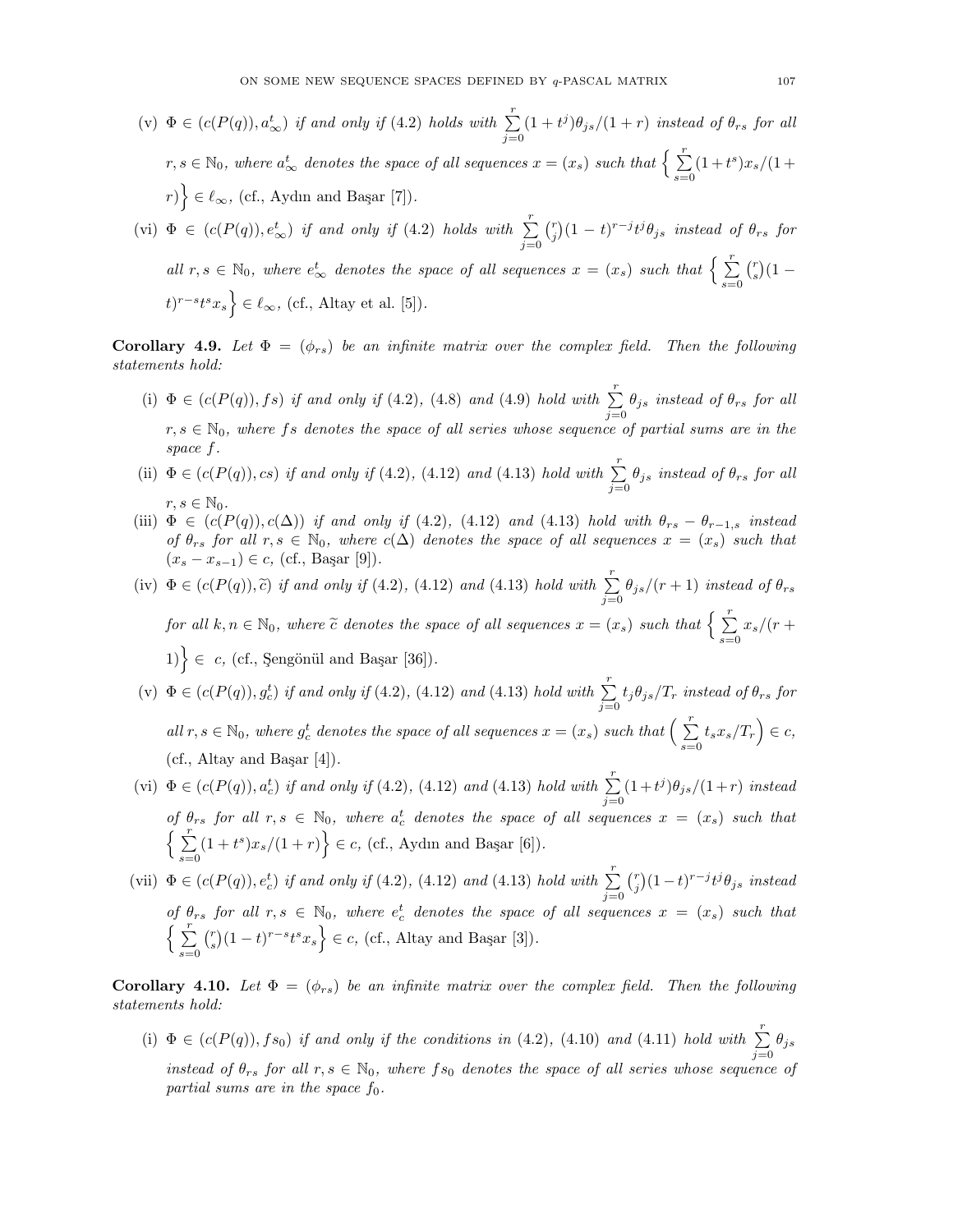- (ii)  $\Phi \in (c(P(q)), cs_0)$  if and only if the conditions in (4.2), (4.14) and (4.15) hold with  $\sum_{j=0}^r \theta_{js}$ instead of  $\theta_{rs}$  for all  $r, s \in \mathbb{N}_0$ .
- (iii)  $\Phi \in (c(P(q)), c_0(\Delta))$  if and only if the conditions in (4.2), (4.14) and (4.15) hold with  $\theta_{rs}$  −  $\theta_{r-1,s}$  instead of  $\theta_{rs}$  for all  $r, s \in \mathbb{N}_0$ , where  $c_0(\Delta)$  denotes the space of all sequences  $x = (x_s)$ such that  $(x_s - x_{s-1}) \in c_0$ , (cf., Başar [9]).
- (iv)  $\Phi \in (c(P(q)), \widetilde{c}_0)$  if and only if the conditions in (4.2), (4.14) and (4.15) hold with  $\sum_{j=0}^{r} \theta_{js}/(r+1)$ instead of  $\theta_{rs}$  for all  $k, n \in \mathbb{N}_0$ , where  $\tilde{c}_0$  denotes the space of all sequences  $x = (x_s)$  such that  $\left\{\right. \sum_{r=1}^{r}$  $\sum_{s=0}^{r} x_s/(r+1) \Big\} \in c_0$ , (cf., Şengönül and Başar [36]).
- (v)  $\Phi \in (c(P(q)), g_0^t)$  if and only if the conditions in (4.2), (4.14) and (4.15) hold with  $\sum^r$  $\sum_{j=0} t_j \theta_{js}/T_r$ instead of  $\theta_{rs}$  for all  $r, s \in \mathbb{N}_0$ , where  $g_0^t$  denotes the space of all sequences  $x = (x_s)$  such that  $\left(\begin{array}{c}r\\ \sum\end{array}\right)$  $\sum_{s=0}^{r} t_s x_s/T_r$   $\in$   $c_0$ , (cf., Altay and Başar [4]).
- (vi)  $\Phi \in (c(P(q)), a_0^r)$  if and only if the conditions in (4.2), (4.14) and (4.15) hold with  $\sum^r$  $j=0$  $(1 +$  $t^{j}$ ) $\theta_{js}/(1+r)$  instead of  $\theta_{rs}$  for all  $r,s \in \mathbb{N}_0$ , where  $a_0^t$  denotes the space of all sequences  $x = (x_s) \text{ such that } \left\{ \sum_{s=0}^r (1 + t^s) x_s / (1 + r) \right\} \in c_0, \text{ (cf., Aydın and Başar [6]).}$

(vii) 
$$
\Phi \in (c(P(q)), e_0^t)
$$
 if and only if the conditions in (4.2), (4.14) and (4.15) hold with  $\sum_{j=0}^r \binom{r}{j} (1-t)^{r-j} t^j \theta_{js}$  instead of  $\theta_{rs}$  for all  $r, s \in \mathbb{N}_0$ , where  $e_0^t$  denotes the space of all sequences  $x = (x_s)$  such that  $\left\{\sum_{s=0}^r \binom{r}{s} (1-t)^{r-s} t^s x_s \right\} \in c_0$ , (cf., Altay and Bagar [3]).

# 5. Compactness by Hmnc

It is known from Part (a) of Theorem 3.2.4 of [27] that if X and Y are any two  $BK$ -spaces, then every matrix  $\Phi \in (X, Y)$  defines a linear operator  $L_{\Phi} \in B(X, Y)$ , where  $L_{\Phi} x = \Phi x$  for all  $x \in X$ . Moreover, if  $X \supset \sigma$  is a  $BK$ -space and  $\Phi \in (X, Y)$ , then  $||L_{\Phi}|| = ||\Phi||_{(X,Y)} = \sup_{r \in \mathbb{N}_0} |||\Phi_r||_{X^{\dagger}} <$  $\infty$  (see [26, Theorem 1.23]), where  $\sigma$  represents the set of all sequences that terminate in zeroes. The following lemmas are essential for our investigation.

**Lemma 5.1.**  $\ell_{\infty}^{\beta} = c^{\beta} = c_0^{\beta} = \ell_1$ . Further, if  $X \in \{\ell_{\infty}, c, c_0\}$ , then  $||x||_{X^{\dagger}} = ||x||_{\ell_1}$ .

**Lemma 5.2** ([26, Theorem 2.15]). Let H be a bounded subset in  $c_0$  and define the operator  $\pi_r : c_0 \to c_0$ by  $\pi_r(x_0, x_1, x_2, \ldots) = (x_0, x_1, x_2, \ldots, x_r, 0, 0, \ldots)$  for all  $x = (x_r) \in c_0$ , then

$$
\chi(H) = \lim_{r \to \infty} \left[ \sup_{r \in H} \left\| (I - \pi_r)(x) \right\| \right],
$$

where I is the identity operator on  $c_0$ .

**Lemma 5.3** ([29, Theorem 3.7]). Let  $X \supset \sigma$  be a BK-space. Then the following statements hold:

- (a) If  $\Phi \in (X, c_0)$ , then  $||L_{\Phi}||_X = \limsup_{r \to \infty} ||\Phi_r||_{X^{\dagger}}$  and  $L_{\Phi}$  is compact if and only if  $\lim_{r \to \infty} ||\Phi_r||_{X^{\dagger}} =$ 0.
- (b) If X has AK and  $\Phi \in (X, c)$ , then

$$
\frac{1}{2}\limsup_{r\to\infty}\left\|\Phi_r-\phi\right\|_{X^\dagger}\leq \left\|L_\Phi\right\|_\chi\leq \limsup_{r\to\infty}\left\|\Phi_r-\phi\right\|_{X^\dagger}
$$

and  $L_{\Phi}$  is compact if and only if  $\lim_{r\to\infty} \|\Phi_r - \phi\|_{X^{\dagger}} = 0$ , where  $\phi = (\phi_s)$  with  $\phi_{rs} \to \phi_s$ , as  $r \to \infty$ , for all  $s \in \mathbb{N}_0$ .

(c) If  $\Phi \in (X, \ell_{\infty})$ , then  $0 \leq ||L_{\Phi}||_{\chi} \leq \limsup_{r \to \infty} ||\Phi_r||_{X^{\dagger}}$  and  $L_{\Phi}$  is compact if  $\lim_{r \to \infty} ||\Phi_r||_{X^{\dagger}} = 0$ .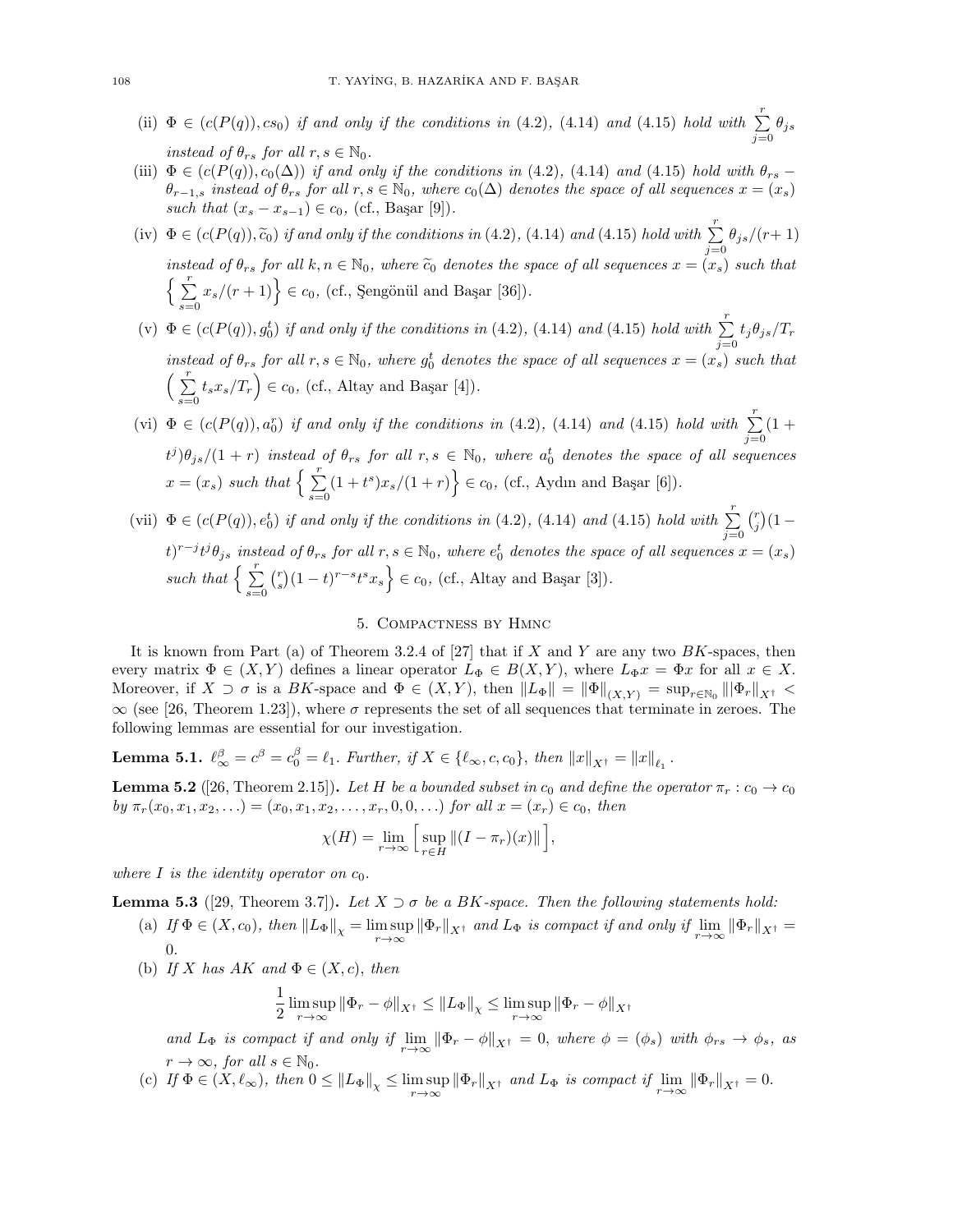In the rest of the paper,  $\mathcal{R}_m$  is the subcollection of R consisting of subsets of  $\mathbb{N}_0$  with elements that are greater than m.

**Lemma 5.4** ([29, Theorem 3.11]). Let  $X \supset \sigma$  be a BK-space. If  $\Phi \in (X, \ell_1)$ , then

$$
\lim_{m \to \infty} \left( \sup_{R \in \mathcal{R}_m} \left\| \sum_{r \in R} \Phi_r \right\|_{X^{\dagger}} \right) \leq \|L_{\Phi}\|_{\chi} \leq 4 \cdot \lim_{m \to \infty} \left( \sup_{R \in \mathcal{R}_m} \left\| \sum_{r \in R} \Phi_r \right\|_{X^{\dagger}} \right)
$$

and  $L_{\Phi}$  is compact if and only if  $\lim_{m\to\infty} \left(\sup_{B\subset\mathcal{B}_n}$  $R \in \mathcal{R}_m$  $\Big\| \sum_{r \in P}$  $\sum_{r\in R} \Phi_r \bigg\|_{X^\dagger}$  $= 0.$ 

**Lemma 5.5** ([29, Theorem 4.4, Corollary 4.5]). Let  $X \supset \sigma$  be a BK-space and let

$$
\|\Phi\|_{bs}^{[r]} = \bigg\|\sum_{s=0}^r \Phi_s \bigg\|_{X^{\dagger}}.
$$

Then the following statements hold:

- (a) If  $\Phi \in (X, cs_0)$ , then  $||L_{\Phi}||_X = \limsup_{r \to \infty} ||\Phi||_{(X)}^{[r]}$  $\lim_{(X,bs)}$  and  $L_{\Phi}$  is compact if and only if  $\lim_{r\to\infty} \|\Phi\|_{(X,b)}^{[r]}$  $(X,bs)$  $= 0.$
- (b) If X has AK and  $\Phi \in (X, cs)$ , then

$$
\frac{1}{2}\limsup_{r\to\infty}\bigg\|\sum_{s=0}^r\Phi_s-\tilde{\phi}\bigg\|_{X^\dagger}\leq \|L_{\Phi}\|_{\chi}\leq \limsup_{r\to\infty}\bigg\|\sum_{s=0}^r\Phi_s-\tilde{\phi}\bigg\|_{X^\dagger}
$$

and  $L_{\Phi}$  is compact if and only if  $\limsup_{r \to \infty}$  $\Big\| \sum_{s=0}^r$  $\sum_{s=0}^{r} \Phi_s - \tilde{\phi}\Big\|_{X^{\dagger}} = 0$ , where  $\tilde{\phi} = (\tilde{\phi}_s)$  with  $\tilde{\phi}_s = \lim_{r \to \infty} \sum_{m=0}^r \phi_{ms}$  for all  $s \in \mathbb{N}_0$ .  $m=0$ 

(c) If  $\Phi \in (X,bs)$ , then  $0 \leq ||L_{\Phi}||_{\chi} \leq \limsup_{r \to \infty} ||\Phi||_{(X)}^{[r]}$  $\lim_{(X,bs)}$  and  $L_{\Phi}$  is compact if  $\lim_{r\to\infty} \|\Phi\|_{(X,bs)}^{[r]} = 0.$ 

**Lemma 5.6.** Let X be a sequence space and  $\Phi = (\phi_{rs})$  be an infinite matrix. If  $\Phi \in (c_0(P(q)), X)$ , then  $\Theta \in (c_0, X)$  and  $\Phi x = \Theta y$  for all  $x \in c_0(P(q))$ .

*Proof.* Let  $\Phi \in (c_0(P(q)), X)$  and  $x \in c_0(P(q))$ . Then  $\Phi_r = (\phi_{rs})_{s \in \mathbb{N}_0} \in [c_0(P(q))]^{\beta}$  for all  $r \in \mathbb{N}_0$ . Consider the following equality:

$$
(\Theta y)_r = \sum_{s=0}^{\infty} \theta_{rs} y_s
$$
  
= 
$$
\sum_{s=0}^{\infty} \sum_{t=s}^{\infty} (-1)^{t-s} q^{\binom{t-s}{2}} \binom{t}{s}_q \phi_{rt} \left[ \sum_{v=0}^s \binom{s}{v}_q x_v \right]
$$
  
= 
$$
\sum_{s=0}^{\infty} \phi_{rs} x_s = (\Phi x)_r
$$

for all  $r \in \mathbb{N}_0$ . Thus we realize that  $\Theta_r$  is absolutely summable for each  $r \in \mathbb{N}_0$  and  $\Theta_y \in X$ . This yields the desired consequence  $\Theta \in (c_0, X)$ .

Theorem 5.7. The following statements hold:

(a) If 
$$
\Phi \in (c_0(P(q)), c_0)
$$
, then  $||L_{\Phi}||_{\chi} = \limsup_{r \to \infty} \sum_{s=0}^{\infty} |\theta_{rs}|$ .  
\n(b) If  $\Phi \in (c_0(P(q)), c)$ , then  
\n
$$
\frac{1}{2} \limsup_{r \to \infty} \sum_{s=0}^{\infty} |\theta_{rs} - \theta| \le ||L_{\Phi}||_{\chi} \le \limsup_{r \to \infty} \sum_{s=0}^{\infty} |\theta_{rs} - \theta|
$$
,  
\nwhere  $\theta = (\theta_s)$  and  $\theta_s = \lim_{r \to \infty} \theta_{rs}$  for each  $s \in \mathbb{N}_0$ .  
\n(c) If  $\Phi \in (c_0(P(q)), \ell_{\infty})$ , then  $0 \le ||L_{\Phi}||_{\chi} \le \limsup_{r \to \infty} \sum_{s=0}^{\infty} |\theta_{rs}|$ .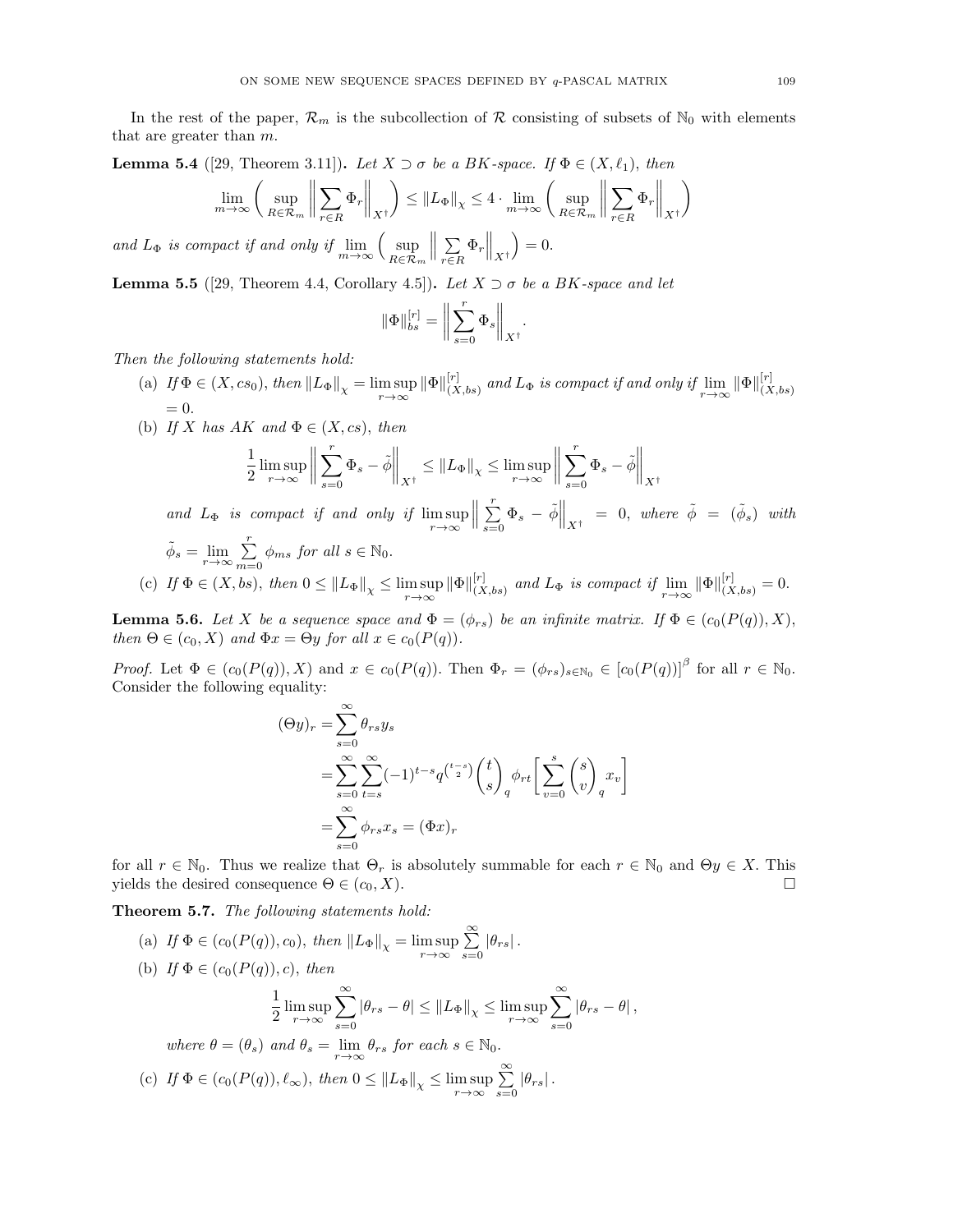(d) If  $\Phi \in (c_0(P(q)), \ell_1)$ , then  $\lim_{m\to\infty} \|\Phi\|_{(c_0(P(q)),\ell_1)}^{[m]} \leq \|L_{\Phi}\|_{\chi} \leq 4 \lim_{m\to\infty} \|\Phi\|_{(c_0)}^{[m]}$  $\frac{[m]}{(c_0(P(q)),\ell_1)},$ where  $\|\Phi\|_{(c_0(P(q)),\ell_1)}^{[m]} = \sup_{R \in \mathcal{R}_m} \sum_{n=1}^{\infty}$  $s=0$  $\Big| \sum_{r \in P}$  $\sum_{r \in R} \theta_{rs}$ . (e) If  $\Phi \in (c_0(P(q)), cs_0)$ , then  $||L_{\Phi}||_{\chi} = \limsup_{r \to \infty} \left( \sum_{s=0}^{\infty}$  $s=0$  $\Big|\sum_{t=0}^r$  $\sum_{t=0}^r \theta_{ts}$  . (f) If  $\Phi \in (c_0(P(q)), cs), \text{ then}$ 1  $\frac{1}{2} \limsup_{r \to \infty} \left( \sum_{s=0}^{\infty} \right)$  $\begin{array}{c} \begin{array}{c} \begin{array}{c} \end{array} \\ \begin{array}{c} \end{array} \end{array} \end{array}$  $\sum_{r}$  $t=0$  $\theta_{ts} - \tilde{\theta}$  $\left|\sum_{\alpha=0}^{\infty} |L_{\Phi}||_{\chi} \leq \limsup_{r \to \infty} \left(\sum_{s=0}^{\infty} \right)$  $\begin{array}{c} \hline \rule{0pt}{2ex} \rule{0pt}{2ex} \rule{0pt}{2ex} \rule{0pt}{2ex} \rule{0pt}{2ex} \rule{0pt}{2ex} \rule{0pt}{2ex} \rule{0pt}{2ex} \rule{0pt}{2ex} \rule{0pt}{2ex} \rule{0pt}{2ex} \rule{0pt}{2ex} \rule{0pt}{2ex} \rule{0pt}{2ex} \rule{0pt}{2ex} \rule{0pt}{2ex} \rule{0pt}{2ex} \rule{0pt}{2ex} \rule{0pt}{2ex} \rule{0pt}{2ex} \rule{0pt}{2ex} \rule{0pt}{2ex} \rule{0pt}{2ex} \rule{$  $\sum_{r}$  $t=0$  $\theta_{ts} - \tilde{\theta}$ where  $\tilde{\theta} = (\tilde{\theta}_s)$  with  $\tilde{\theta}_s = \lim_{r \to \infty} \sum_{t=0}^r$  $\sum_{t=0}^{N} \theta_{ts}$  for each  $s \in \mathbb{N}_0$ . (g) If  $\Phi \in (c_0(P(q)), bs)$ , then  $0 \leq ||L_{\Phi}||_{\chi} \leq \limsup_{r \to \infty} \left( \sum_{s=0}^{\infty}$  $s=0$  $\Big|\sum_{t=0}^r$  $\sum_{t=0}^r \theta_{ts}$ .

*Proof.* (a) Let  $\Phi \in (c_0(P(q)), c_0)$ . We observe that

$$
\|\Phi_r\|_{c_0(P(q))^{\dagger}} = \|\Theta_r\|_{c_0^{\dagger}} = \|\Theta_r\|_{\ell_1} = \sum_{s=0}^{\infty} |\theta_{rs}|
$$

for  $r \in \mathbb{N}_0$ . We realize by using Part (a) of Lemma 5.3 that

$$
||L_{\Phi}||_{\chi} = \limsup_{r \to \infty} \left( \sum_{s=0}^{\infty} |\theta_{rs}| \right).
$$

(b) Notice that

$$
\|\Theta_r - \theta\|_{c_0^{\dagger}} = \|\Theta_r - \theta\|_{\ell_1} = \sum_{s=0}^r |\theta_{rs} - \theta_s|
$$
\n(5.1)

 $\bigg),$ 

for each  $r \in \mathbb{N}_0$ . Now, let  $\Phi \in (c_0(P(q)), c)$ . Then Lemma 5.6 implies that  $\Theta \in (c_0, c)$ . Employing Part (b) of Lemma 5.3, we deduce that

$$
\frac{1}{2}\limsup_{r\to\infty}\left\|\Theta_r-\theta\right\|_{c_0^\dagger}\leq \left\|L_\Phi\right\|_\chi\leq \limsup_{r\to\infty}\left\|\Theta_r-\theta\right\|_{c_0^\dagger},
$$

which yields in the light of (5.1) that

$$
\frac{1}{2}\limsup_{r\to\infty}\sum_{s=0}^{\infty}\left|\theta_{rs}-\theta_{s}\right|\leq\left\|L_{\Phi}\right\|_{\chi}\leq\limsup_{r\to\infty}\sum_{s=0}^{\infty}\left|\theta_{rs}-\theta_{s}\right|
$$

which is the desired result.

(c) The proof is analogous to that of Part (a). So, we omit details.

(d) We have

$$
\left\| \sum_{r \in R} \Theta_r \right\|_{c_0^{\dagger}} = \left\| \sum_{r \in R} \Theta_r \right\|_{\ell_1} = \sum_{s=0}^{\infty} \left| \sum_{r \in R} \theta_{rs} \right|.
$$
 (5.2)

Let  $\Phi \in (c_0(P(q)), \ell_1)$ . Then Lemma 5.6 implies that  $\Theta \in (c_0, \ell_1)$ . Hence by using Lemma 5.4, we get

$$
\lim_{m \to \infty} \left( \sup_{R \in \mathcal{R}_m} \left\| \sum_{r \in R} \Theta_r \right\|_{c_0^{\dagger}} \right) \leq \|L_{\Phi}\|_{\chi} \leq 4 \cdot \lim_{m \to \infty} \left( \sup_{R \in \mathcal{R}_m} \left\| \sum_{r \in R} \Theta_r \right\|_{c_0^{\dagger}} \right)
$$

which is reduced by using (5.2) to

$$
\lim_{m\to\infty} \|\Phi\|_{(c_0(P(q)),\ell_1)}^{[m]} \le \|L_{\Phi}\|_{\chi} \le 4 \lim_{m\to\infty} \|\Phi\|_{(c_0(P(q)),\ell_1)}^{[m]},
$$

as desired.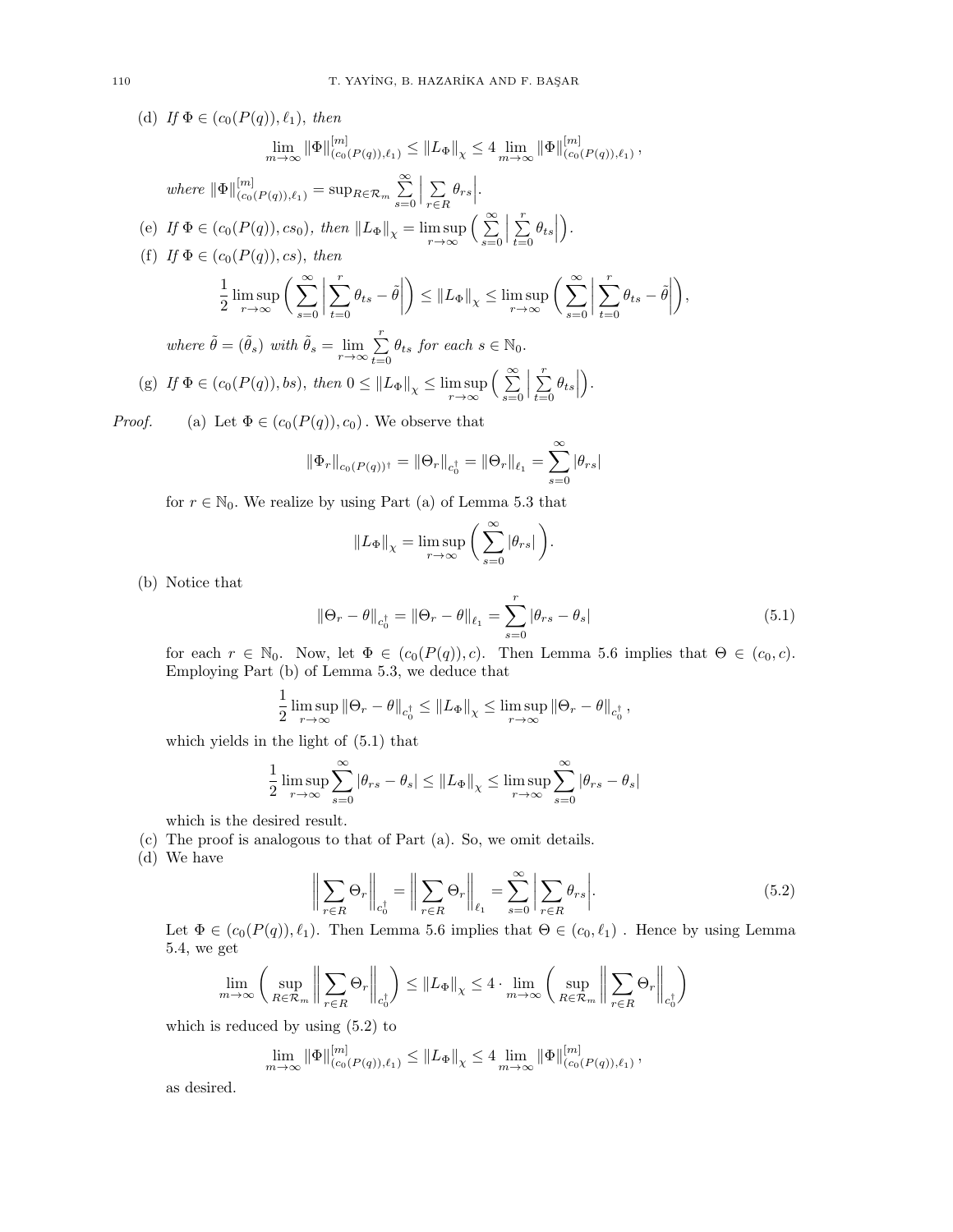(e) Notice that

$$
\bigg\| \sum_{t=0}^r \Phi_t \bigg\|_{c_0(P(q))^{\dagger}} = \bigg\| \sum_{t=0}^r \Theta_t \bigg\|_{c_0^{\dagger}} = \bigg\| \sum_{t=0}^r \Theta_t \bigg\|_{\ell_1} = \sum_{s=0}^\infty \bigg| \sum_{t=0}^r \theta_{ts} \bigg\|,
$$

which yields by using Part (a) of Lemma 5.5 that

$$
||L_{\Phi}||_{\chi} = \limsup_{r \to \infty} \left( \sum_{s=0}^{\infty} \left| \sum_{t=0}^{r} \theta_{ts} \right| \right).
$$

(f) We have

$$
\left\| \sum_{t=0}^{r} \Theta_t - \tilde{\theta} \right\|_{c_0^{\dagger}} = \left\| \sum_{t=0}^{r} \Theta_t - \tilde{\theta} \right\|_{\ell_1} = \sum_{s=0}^{\infty} \left| \sum_{t=0}^{r} \theta_{ts} - \tilde{\theta}_s \right|
$$
\n(5.3)

for each  $r \in \mathbb{N}_0$ . Let  $\Phi \in (c_0(P(q)), cs)$ . Then Lemma 5.6 implies that  $\Theta \in (c_0, cs)$ . Thus with the aid of Part (b) of Lemma 5.5, we deduce that

$$
\frac{1}{2}\limsup_{r\to\infty}\bigg\|\sum_{t=0}^r\Theta_t - \tilde{\theta}_s\bigg\|_{c_0^{\dagger}} \le \|L_{\Phi}\|_{\chi} \le \limsup_{r\to\infty}\bigg\|\sum_{t=0}^r\Theta_t - \tilde{\theta}_t\bigg\|_{c_0^{\dagger}},
$$

which yields us by using (5.3) that

$$
\frac{1}{2}\limsup_{r\to\infty}\bigg(\sum_{s=0}\bigg|\sum_{t=0}^r\theta_{ts}-\tilde{\theta}_s\bigg|\bigg)\leq \|L_{\Phi}\|_{\chi}\leq \limsup_{r\to\infty}\bigg(\sum_{s=0}^{\infty}\bigg|\sum_{t=0}^r\theta_{ts}-\tilde{\theta}_s\bigg|\bigg)
$$

as desired.

(g) Since the proof is analogous to that of Part (e), we omit the details.  $\square$ 

,

Now, we have the following

**Corollary 5.8.** The following statements hold: (a) Let  $\Phi \in (c_0(P(q)), c_0)$ . Then  $L_{\Phi}$  is compact if and only if  $\lim_{r\to\infty}\sum_{s=0}^{\infty}$  $\sum_{s=0} |\theta_{rs}| = 0.$ 

\n- (b) Let 
$$
\Phi \in (c_0(P(q)), c)
$$
. Then  $L_{\Phi}$  is compact if and only if  $\lim_{r \to \infty} \left( \sum_{s=0}^{\infty} \left| \tilde{\theta}_{rs} - \tilde{\theta}_s \right| \right) = 0.$
\n- (c) Let  $\Phi \in (c_0(P(q)), \ell_{\infty})$ . Then  $L_{\Phi}$  is compact if  $\lim_{r \to \infty} \sum_{s=0}^{\infty} |\theta_{rs}| = 0.$
\n- (d) Let  $\Phi \in (c_0(P(q)), \ell_1)$ . Then  $L_{\Phi}$  is compact if and only if  $\lim_{m \to \infty} \left[ \sup_{R \in \mathcal{R}_m} \left( \sum_{s=0}^{\infty} \left| \sum_{r \in R} \theta_{rs} \right| \right) \right] = 0.$
\n- (e) Let  $\Phi \in (c_0(P(q)), cs_0)$ . Then  $L_{\Phi}$  is compact if and only if  $\limsup_{r \to \infty} \left( \sum_{s=0}^{\infty} \left| \sum_{t=0}^r \theta_{ts} \right| \right) = 0.$
\n- (f) Let  $\Phi \in (c_0(P(q)), cs)$ . Then  $L_{\Phi}$  is compact if and only if  $\limsup_{r \to \infty} \left( \sum_{s=0}^{\infty} \left| \sum_{t=0}^r \theta_{ts} - \tilde{\theta} \right| \right) = 0.$
\n- (g) Let  $\Phi \in (c_0(P(q)), bs)$ . Then  $L_{\Phi}$  is compact if  $\limsup_{r \to \infty} \left( \sum_{s=0}^{\infty} \left| \sum_{t=0}^r \theta_{ts} \right| \right) = 0.$
\n

### **ACKNOWLDGEMENT**

The research of the first author (T. Yaying) is supported by SERB, DST, New Delhi, India under the grant number EEQ/2019/000082.

The authors have benefited much from the constructive report and suggestions of the reviewer. So, they are indebted to reviewer for his/her valuable suggestions and comments on the first draft of the manuscript which improved the presentation and readability.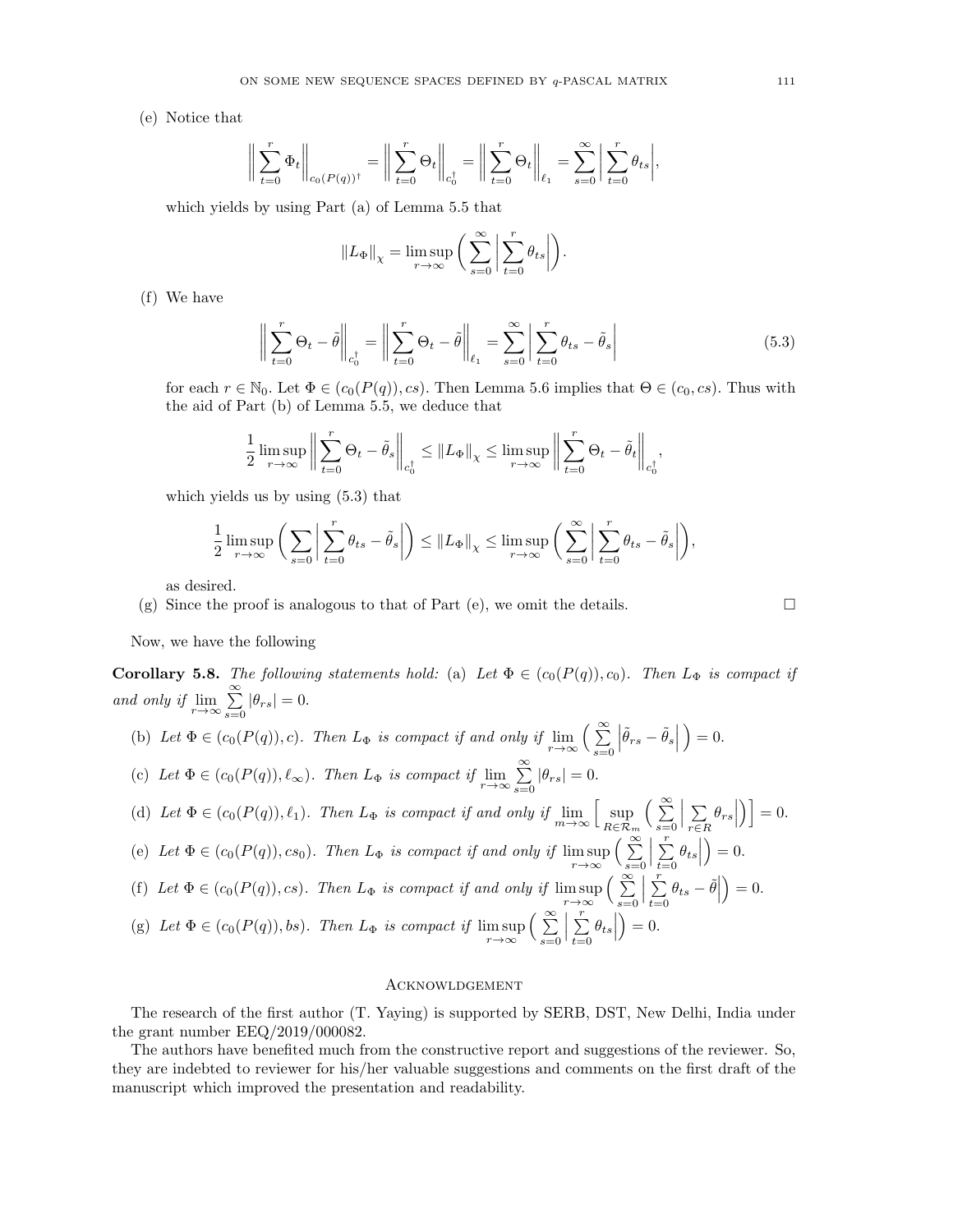#### **REFERENCES**

- 1. F. A. Akgün, B. E. Rhoades, Properties of some q-Hausdorff matrices. Appl. Math. Comput. 219 (2013), no. 14, 7392–7397.
- 2. H. Aktuğlu, Ş. Bekar, q-Cesàro matrix and q-statistical convergence. J. Comput. Appl. Math. 235 (2011), no. 16, 4717–4723.
- 3. B. Altay, F. Başar, Some Euler sequence spaces of nonabsolute type. translated from Ukrain. Mat. Zh. 57 (2005), no. 1, 3–17 Ukrainian Math. J. 57 (2005), no. 1, 1–17.
- 4. B. Altay, F. Başar, Some paranormed Riesz sequence spaces of non-absolute type. Southeast Asian Bull. Math. 30 (2006), no. 4, 591–608.
- 5. B. Altay, F. Başar, M. Mursaleen, On the Euler sequence spaces which include the spaces  $l_p$  and  $l_\infty$ . I. Inform. Sci. 176 (2006), no. 10, 1450–1462.
- 6. C. Aydın, F. Başar, On the new sequence spaces which include the spaces  $c_0$  and c. Hokkaido Math. J. 33 (2004), no. 2, 383–398.
- 7. C. Aydın, F. Başar, Some new sequence spaces which include the spaces  $l_p$  and  $l_{\infty}$ . Demonstratio Math. 38 (2005), no. 3, 641–656.
- 8. S. Aydın, H. Polat, Difference sequence spaces derived by using Pascal transform. Fundam. J. Math. Appl. 2 (2019), no. 1, 56–62.
- 9. F. Başar, Summability theory and its Applications. With a foreword by M. Mursaleen. Edited by Rifat Colak.  $2^{nd}$ ed., CRC Press/Taylor & Francis Group, in press, 2022.
- 10. F. Basar, B. Altay, On the space of sequences of p-bounded variation and related matrix mappings. translated from Ukrain. Mat. Zh. 55 (2003), no. 1, 108–118 Ukrainian Math. J. 55 (2003), no. 1, 136–147.
- 11. F. Başar, M. Kirişçi, Almost convergence and generalized difference matrix. Comput. Math. Appl. 61 (2011), no. 3, 602–611.
- 12. M. Başarır, E. E. Kara, On compact operators on the Riesz  $B<sup>m</sup>$ -difference sequence space. Iran. J. Sci. Technol. Trans. A Sci. 35 (2011), no. 4, 279-285.
- 13. M. Başarır, E. E. Kara, On compact operators on the Riesz  $B<sup>m</sup>$ -difference sequence space-II. Iran. J. Sci. Technol. Trans. Sci. A3 36 (2012), no. 31, 371-376.
- 14. J. Boos, Classical and Modern Methods in Summability. Assisted by Peter Cass. Oxford Mathematical Monographs. Oxford Science Publications. Oxford University Press, Oxford, 2000.
- 15. J. Bustoz, L. Gordillo, F. Luis, q-Hausdorff summability. J. Comput. Anal. Appl. 7 (2005), no. 1, 35–48.
- 16. R. Çolak, O. Çakar, Banach limits and related matrix transformations. *Studia Sci. Math. Hungar*. 24 (1989), no. 4, 429–436.
- 17. G. Das, Banach and other limits. *J. London Math. Soc.* (2) **7** (1974), 501-507.
- 18. S. Demiriz, A. Şahin,  $q$ -Cesàro sequence spaces derived by  $q$ -analogues. Adv. Math. 5 (2016), no. 2, 97–110.
- 19. T. Ernst, q-Pascal and q-Bernoulli matrices: An Umbral Approach. Uppsala University Report 23, Uppsala, Sweden, 2008.
- 20. A. M. Jarrah, E. Malkowsky, Ordinary, absolute and strong summability and matrix transformations. Filomat 17 (2003), 59–78.
- 21. V. Kac, P. Cheung, Quantum Calculus. Springer-Verlag, New York, 2002.
- 22. J. P. King, Almost summable sequences. Proc. Amer. Math. Soc. 17 (1966), 1219–1225.
- 23. M. Kirişçi, F. Başar, Some new sequence spaces derived by the domain of generalized difference matrix. Comput. Math. Appl. **60** (2010), no. 5, 1299-1309.
- 24. G. H. Lawden, Pascal matrices. Math. Gaz. 56 (1972), no. 398, 325–327.
- 25. G. G. Lorentz, A contribution to the theory of divergent sequences. Acta Math. 80 (1948), 167–190.
- 26. E. Malkowsky, V. Rakočević, An introduction into the theory of sequence spaces and measures of noncompactness. Zb. Rad. (Beogr.) 9 (2000), no. 17, 143–234.
- 27. M. Mursaleen, F. Başar, Sequence Spaces: Topic in Modern Summability Theory. CRC Press. Taylor & Francis Group, Series: Mathematics and its applications, Boca Raton, London, New York, 2020.
- 28. M. Mursaleen, V. Karakaya, H. Polat, N. Şimşek, Measure of noncompactness of matrix operators on some difference sequence spaces of weighted means. Comput. Math. Appl. 62 (2011), no. 2, 814–820.
- 29. M. Mursaleen, A. K. Noman, Compactness by the Hausdorff measure of noncompactness. Nonlinear Anal. 73 (2010), no. 8, 2541–2557.
- 30. M. Mursaleen, A. K. Noman, The Hausdorff measure of noncompactness of matrix operators on some BK spaces. Oper. Matrices 5 (2011), no. 3, 473–486.
- 31. M. Mursaleen, A. K. Noman, Compactness of matrix operators on some new difference sequence spaces. Linear Algebra Appl. 436 (2012), no. 1, 41–52.
- 32. P.-N. Ng, P.-Y. Lee, Cesàro sequence spaces of non-absolute type. Comment. Math. Prace Mat. 20 (1978), no. 2, 429–433.
- 33. H. Polat, Some new Pascal sequence spaces. Fund. J. Math. Appl. 1 (2018), no. 1, 61–68.
- 34. H. Roopaei, T. Yaying, On Quasi-Cesàro matrix and associated sequence spaces. Turkish J. Math. 45 (2021), no. 1, 153–166.